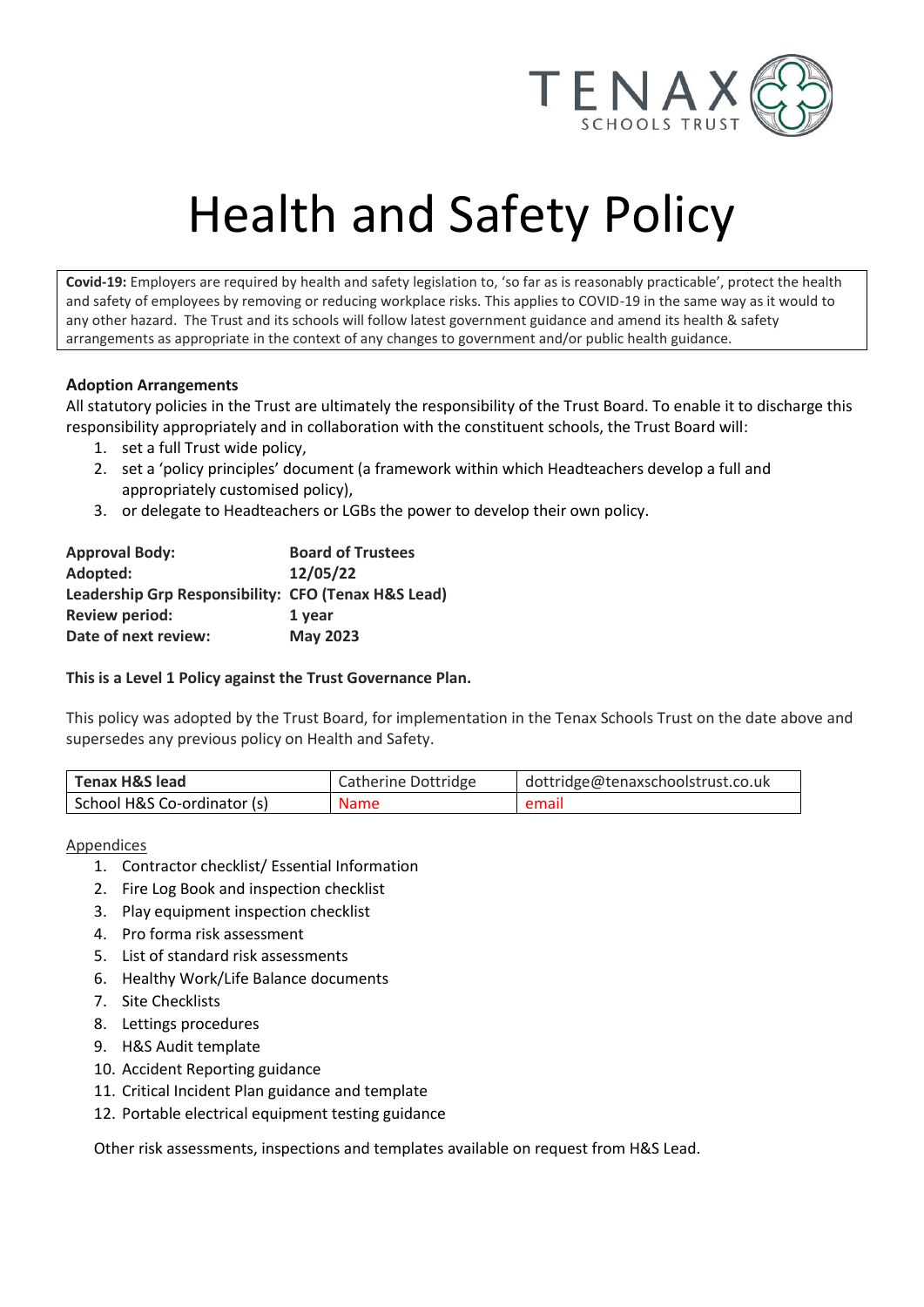## **CONTENTS**

- 1. [General Policy Statement](#page-1-0)
- 2. [Responsibilities](#page-2-0)
- 3. [Arrangements](#page-9-0)
- 3.1 [Information and training for employees](#page-9-1)
- 3.2 [Managing Contractors](#page-10-0)
- 3.3 [Monitoring and Review of Health & Safety Policy](#page-11-0)
- 3.4 [Auditing](#page-11-1)
- 3.5 [Inspection and Monitoring](#page-12-0)  Premises
- 3.6 [Risk Assessments](#page-12-1)
- 3.7 [Safe Systems of Work / Method Statements](#page-13-0)
- 3.8 [First Aid](#page-13-1)
- 3.9 [Accident/Incident Procedures and Investigation](#page-14-0)
- 3.10 [Critical Incidents](#page-15-0)
- 3.11 [Emergency Services](#page-15-1)
- 3.12 [Evacuation Procedures](#page-15-2)
- 3.13 Lockdown [Procedures](#page-15-3)
- 3.14 [Health Matters](#page-16-0)
- 3.15 [Specific Hazards](#page-18-0)
- 3.16 [Off-site Visits](#page-22-0)
- 3.17 [Work Experience Placements](#page-22-1)
- 3.18 [Lettings](#page-22-2)

## <span id="page-1-0"></span>**1. General Policy Statement**

The Tenax Schools Trust (hereafter referred to as 'the Trust') is committed to ensuring the health and safety of everyone who works for the Trust, and of everyone who may be affected by the Trust's activities, including pupils, visitors, clients, volunteers, contractors, and the general public.

This policy sets out the arrangements that are necessary to achieve the above while complying with the Health and Safety at Work Act 1974, the Management of Health and Safety at Work Regulations 1999 and all other applicable current legislation at the time of writing (04/05/22).

The Trust will ensure, so far as is reasonably practicable, that:

- Safe equipment is provided and safe systems of work are devised and implemented
- Adequate arrangements are in place for the safe use, handling, storage and transport of materials, substances and equipment
- Sufficient information, instruction, training and supervision is given to ensure the health and safety of employees/pupils and others affected by their actions
- A safe workplace, including a safe means of entering and leaving workplaces, is provided and maintained
- The working environment is without risks to health and adequate welfare facilities are provided
- Health and safety procedures are embedded within the curriculum at all levels where appropriate

Page **2** of **23**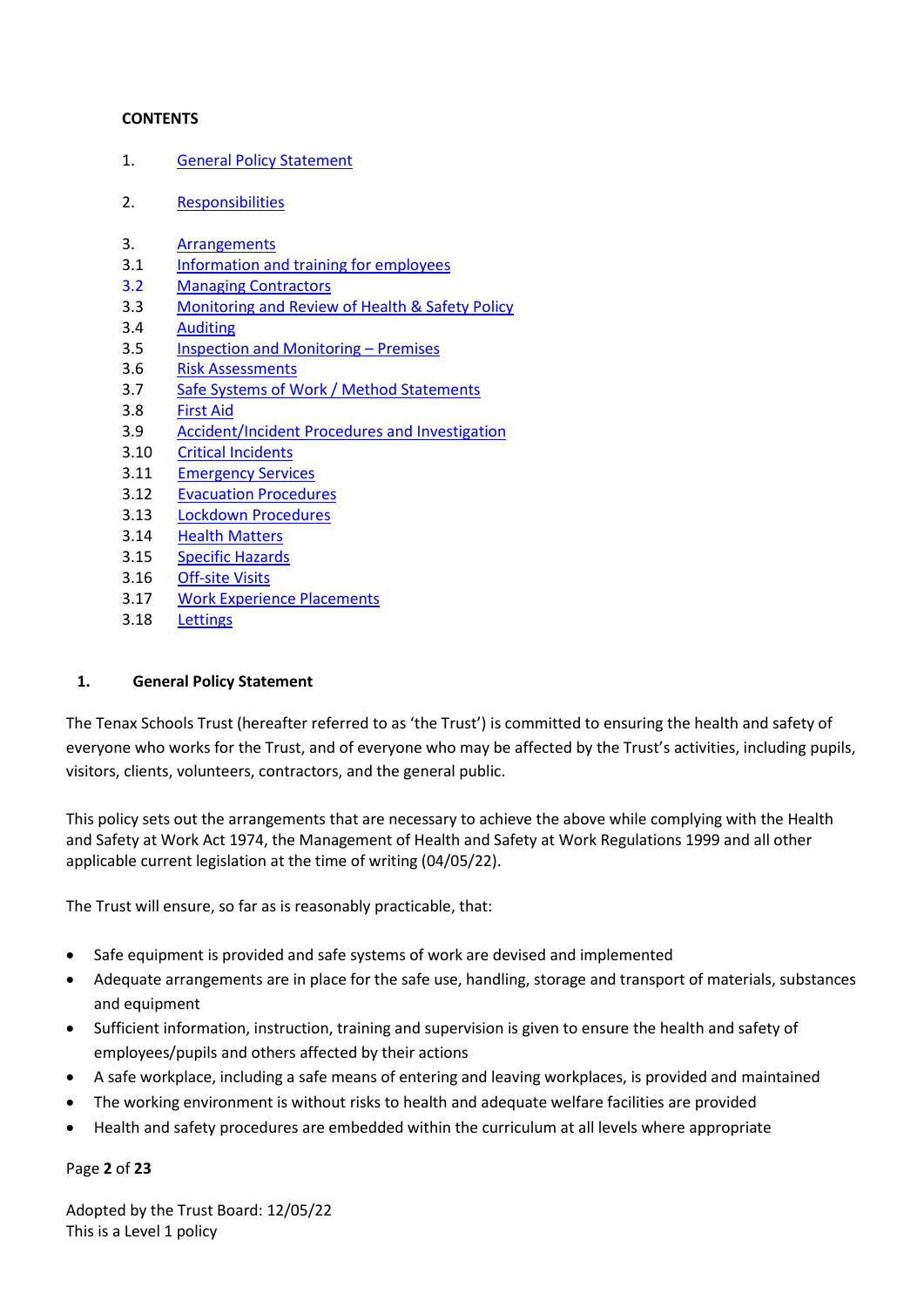It is Trust policy to consult with employees on health and safety issues before updating or modifying any part of the health and safety policy and to provide training and information, as appropriate. The Trust will do as much as is reasonably practicable to ensure that health and safety arrangements are adequately resourced at all times, and to provide the necessary resources in terms of finance, labour, resources and time to meet the requirements of this policy.

This policy can only be successful with the active co-operation of employees who have responsibility for taking care of themselves and others, following safe working procedures and reporting any safety issues as soon as possible to line manager, Headteacher or Health and Safety Co-ordinator.

This policy will be reviewed annually and revised as necessary in response to changes in legislation or methods of working.

The effectiveness of this policy will be monitored to ensure that health and safety arrangements are being followed, and that the roles outlined in the policy are being fulfilled.

# **Objectives for managing Health, Safety and the Environment**

- To establish and maintain effective systems and plans for managing the health, safety and welfare of all Trust stakeholders and, in addition, the environmental impact of our operations to ensure that all risks are properly assessed and controlled so far as is reasonably practicable
- To establish and maintain clear written standards and procedures to control the risk to health, safety and the environment and to ensure that they are adhered to
- To ensure that all Trust employees are competent and able to perform their tasks safely, through the provision of adequate training, information and supervision
- To record and investigate all accidents, ensure appropriate corrective actions are taken to prevent recurrence and to continually improve the accident record year on year
- To promote an increased awareness of safety and a responsibility for the environment amongst all employees and pupils
- To maintain an effective system of monitoring and reviewing health and safety performance

# <span id="page-2-0"></span>**2. Responsibilities in the Management of Health and Safety**

# **The Tenax Trust Board of Trustees**

The Tenax Trust Board in its role as controller of premises/employer will ensure, so far as is reasonably practicable, the health and safety at work of employees and others (e.g. contractors, pupils, visitors) in accordance with the Health & Safety at Work Act 1974.

In order to discharge this responsibility, the Tenax Trust Board will:

- Ensure that the HSE's standards and advice is complemented by the Trust's Health and Safety Policy, that procedures are kept up-to-date and that positive arrangements are in place to ensure that all staff and pupils are aware of and comply with its contents
- Ensure that the policy contains rigorous and comprehensive systems for active monitoring (auditing

# Page **3** of **23**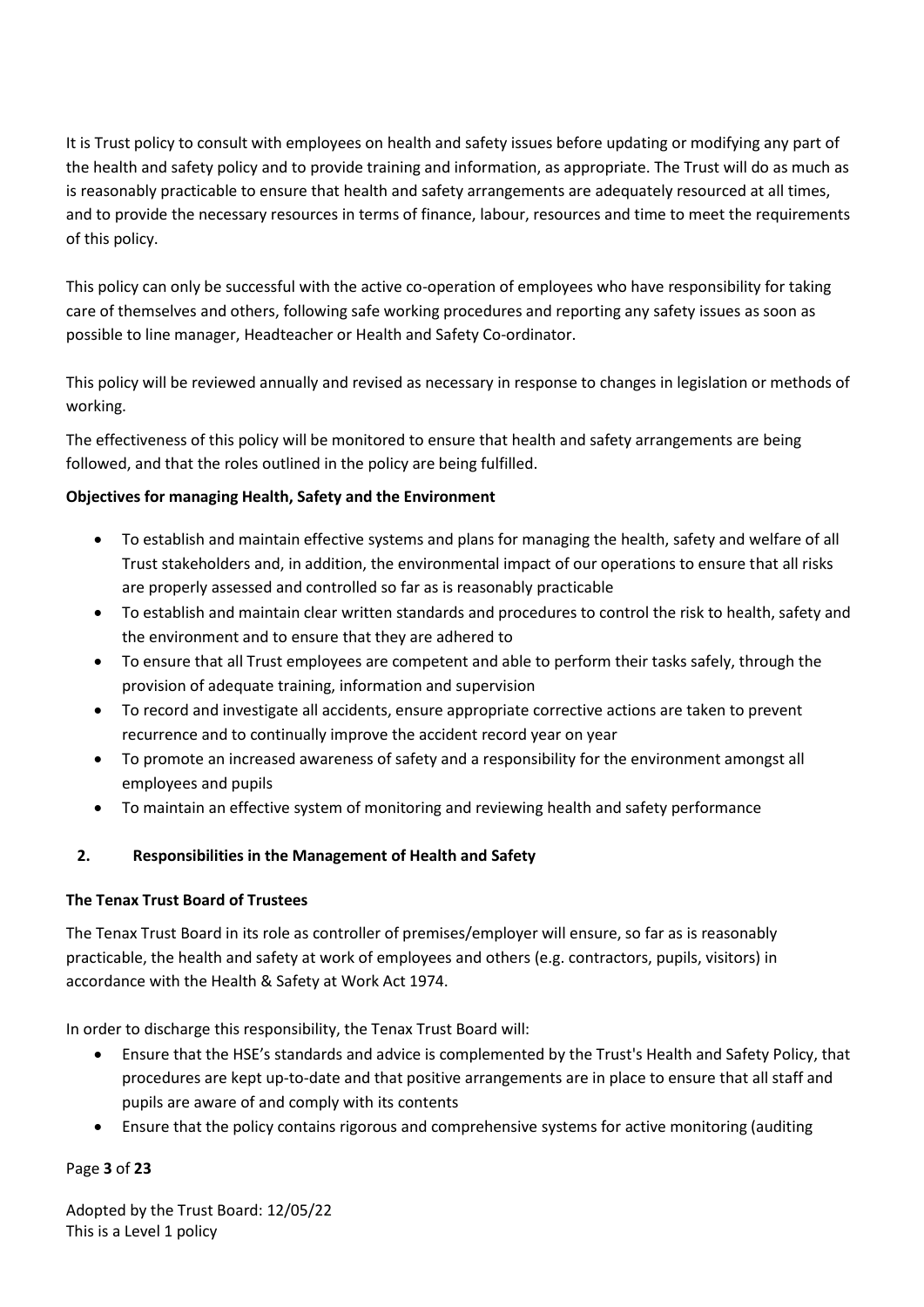health and safety management systems, inspections, risk assessments) and reactive monitoring (accident/incident investigation) and rectifying identified faults within the Trust

- Ensure that there is adequate provision both in staffing, facilities and resources to allow the school to meet both its legal and moral obligations with respect to health, safety and welfare
- Receive annual updates on the Trust development plan for health and safety in order to monitor the adequacy of arrangements and take any action necessary; and more frequently should there be the need
- Consider information, statistics and reports relating to health, safety and welfare matters
- Consider and make recommendations regarding individual health and safety issues which have not been resolved at management level

As an employer, the Tenax Trust must appoint one or more competent persons to help them implement the measures they need to take to comply with the legal requirements. The Board has appointed the CFO as the competent person for H&S and will seek external advice and support where needed.

# **The Chief Executive Officer**

The Chief Executive Officer (CEO) of the Trust is ultimately responsible for everyone's health, safety and welfare at work (including the public) and responsible for ensuring that:

- Adequate and effective arrangements for planning, organisation, control and monitoring for safety are implemented in accordance with relevant legislation
- Sufficient financial, labour resources and time are available to meet statutory requirements
- All employees receive adequate instruction, information, training and supervision to achieve the requirements of this policy
- Suitable equipment, procedures and other control measures are to be provided to prevent or reduce risks to health and safety
- Employees are fully aware of this policy and their duties in relation to health and safety
- Employees are consulted and their views considered prior to implementing changes that may affect their health and safety
- All reported health and safety issues are reviewed, and remedial action applied when necessary
- Competent health and safety advice and support is available

The CEO also has Health and Safety responsibilities as an employee.

The CEO of the Trust may delegate Health and Safety responsibility to individual school Headteachers.

# **School Headteachers**

Headteachers will ensure there are effective arrangements, planning, organisation, control and monitoring for safety within their school and that preventative measures are maintained, and legal requirements met. Health and Safety duties as Headteacher include:

• Supporting the CEO in their general duty to ensure the health and safety and welfare of employees and others

Page **4** of **23**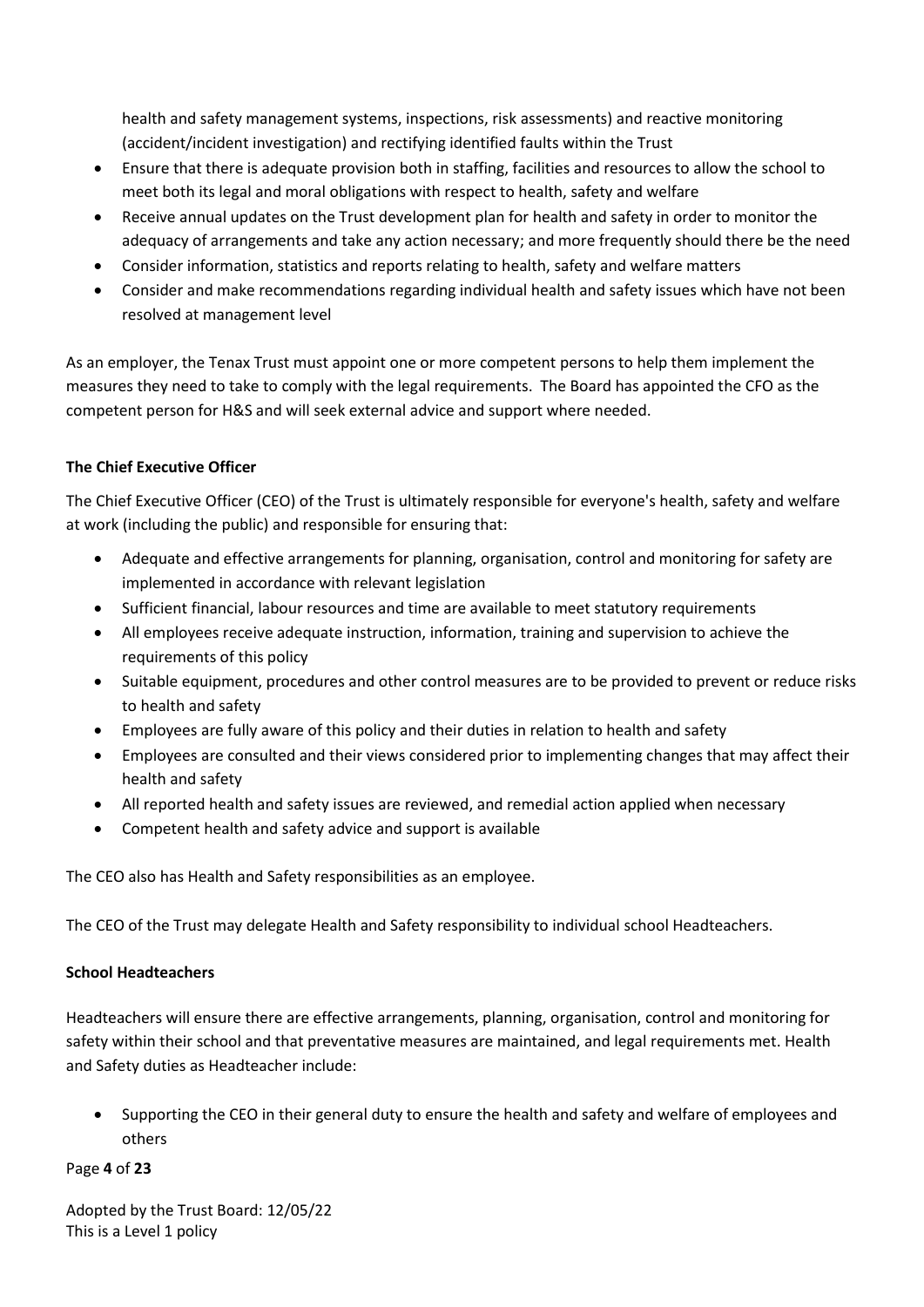- Acting on reports from employees and others on matters of health and safety and reporting back to the CEO (via the H&S Lead)
- Ensuring that health and safety is taken fully into account in all dealings with the Trust and using the competent advice available

Headteachers may delegate Health and Safety responsibility to a competent person (or divide responsibilities between competent persons) within their school (for example, School Business Manager, Site Manager, administrators). This responsibility is referred to as the School Health and Safety Coordinator(s). Each school will be clear that the School Health and Safety Coordinator(s) are responsible for:

- Ensuring compliance with the Trust health and safety policy and relevant regulations
- Identifying employee training needs in respect of health and safety, arranging health and safety training and keeping suitable records
- Ensuring new employees and contractors receive suitable and adequate induction training
- Ensuring suitable health and safety information is provided to employees and contractors
- Ensuring there are adequate first aid provisions in the School
- Ensuring all accidents are logged appropriately to the School accident reporting procedure
- Reporting accidents and dangerous occurrences at work to the HSE under the Reporting of Injuries, Diseases and Dangerous Occurrences Regulations (RIDDOR)
- Planning, organising and co-ordinating site work to ensure minimum risk to the health and safety of employees or anyone who may be affected by the Trust's activities
- Ensuring that all types of risk assessments are prepared for site and activities
- Ensuring risk assessments, method statements and safe systems of work are issued, adhered to and all registers and records are kept up to date
- Undertaking safety monitoring on site
- Ensuring that equipment procured or hired by the Trust is suitable for the intended task, complies with statutory safety standards and is CE marked
- Ensuring plant and equipment is regularly inspected and maintained
- Co-operating with statutory authorities (ie HSE Inspector)
- Carrying out investigations on dangerous occurrences and serious accidents
- Setting a good example of behaviour with regard to health, hygiene and safety
- Listening to employees and agency staff concerns in relation to health and safety and acting accordingly
- Ensuring risk assessments, method statements and safe systems of work are in place, hazardous substances are stored safely and comply with statutory requirements
- Maintaining a tidy site with safe access and egress
- Ensuring that relevant health and safety matters are taken into account when submitting tenders, including establishing emergency procedures, protection of the public etc
- Ensuring that contractors are competent through a H&S evaluation process and provide the necessary information relating to the management of Health and Safety at Work

Headteachers also have responsibilities as employees.

Page **5** of **23**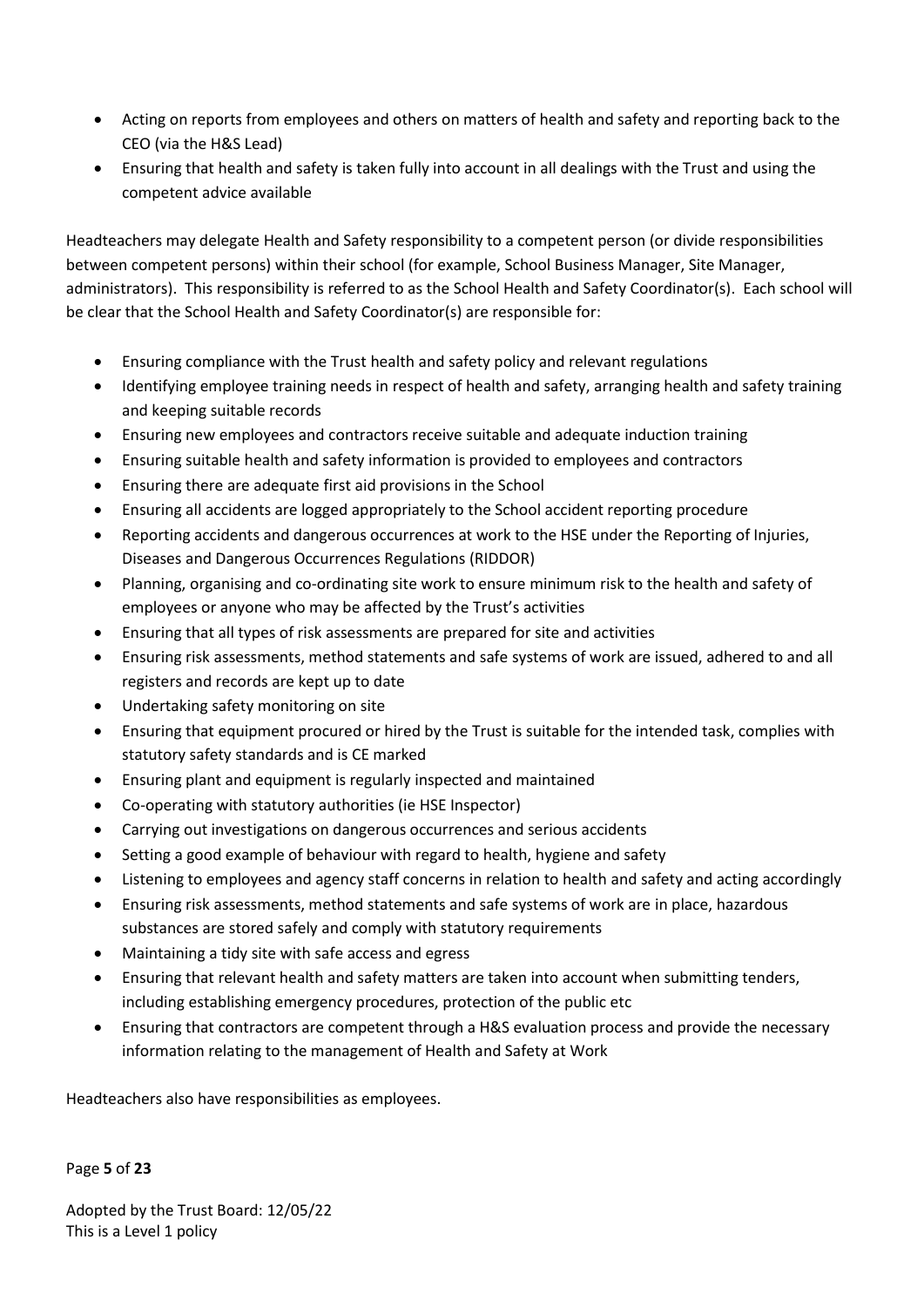## **Health and Safety Lead**

The Trust's nominated Health and Safety Lead will:

- Meet with the CEO, Headteacher or delegated managers as required to review/audit the Trust's health & safety management systems
- Ensure the Trust H&S Policy reflects the Trust's operations and organisation and is compliant with current legislation
- Assist the Trust in preparing general risk assessments, method statements and construction phase plans as required
- Identify H&S training requirements as part of the review process and provide H&S training as required
- Provide health and safety advice and support as required
- Assist in accident investigations and preparing accident reports, as required
- Report on the Trust's Health and Safety position at any given time to the CEO or Trustees as required
- Ensure an annual audit is conducted for each school to assess health and safety standards

The H&S Lead may delegate Health and Safety responsibility to a competent person (or divide responsibilities between competent persons) within the Trust (for example Estates Manager –H&S Assistant, Head of Governance and Business Development Manager).

## **Employees and Contractors**

All employees have a duty to co-operate with the employer under the Health and Safety at Work Act 1974, the Management of Health and Safety at Work Regulations 1999 and all other related regulations.

Contractors will comply with all aspects of this policy as though they were employees.

All employees and contractors will therefore:

- Comply with the Trust Health and Safety Policy, risk assessments and other documented procedures
- Co-operate with management and follow reasonable instructions in the interests of health and safety
- Use, operate or maintain any equipment as instructed and not misuse it in any way
- Report any accident, dangerous occurrence or health and safety concerns to a manager
- Take all reasonable steps to ensure the safety of themselves and of others
- Avoid improvised arrangements and suggest safe ways of reducing risks, where appropriate
- Observe all warning notices and follow instructions
- Not interfere with or misuse anything provided for them in the interests of health, safety and welfare
- Wear appropriate clothing, footwear and PPE conducive to the work undertaken
- Report immediately any defective equipment and not use it until safe to do so
- Inform their manager if they suffer from any allergy, health problem or are receiving medication likely to affect their work or ability to do manual handling tasks
- Ensure that any guards or covers are in position whilst equipment is in use
- Keep plant, equipment and PPE in good condition and report defects

Page **6** of **23**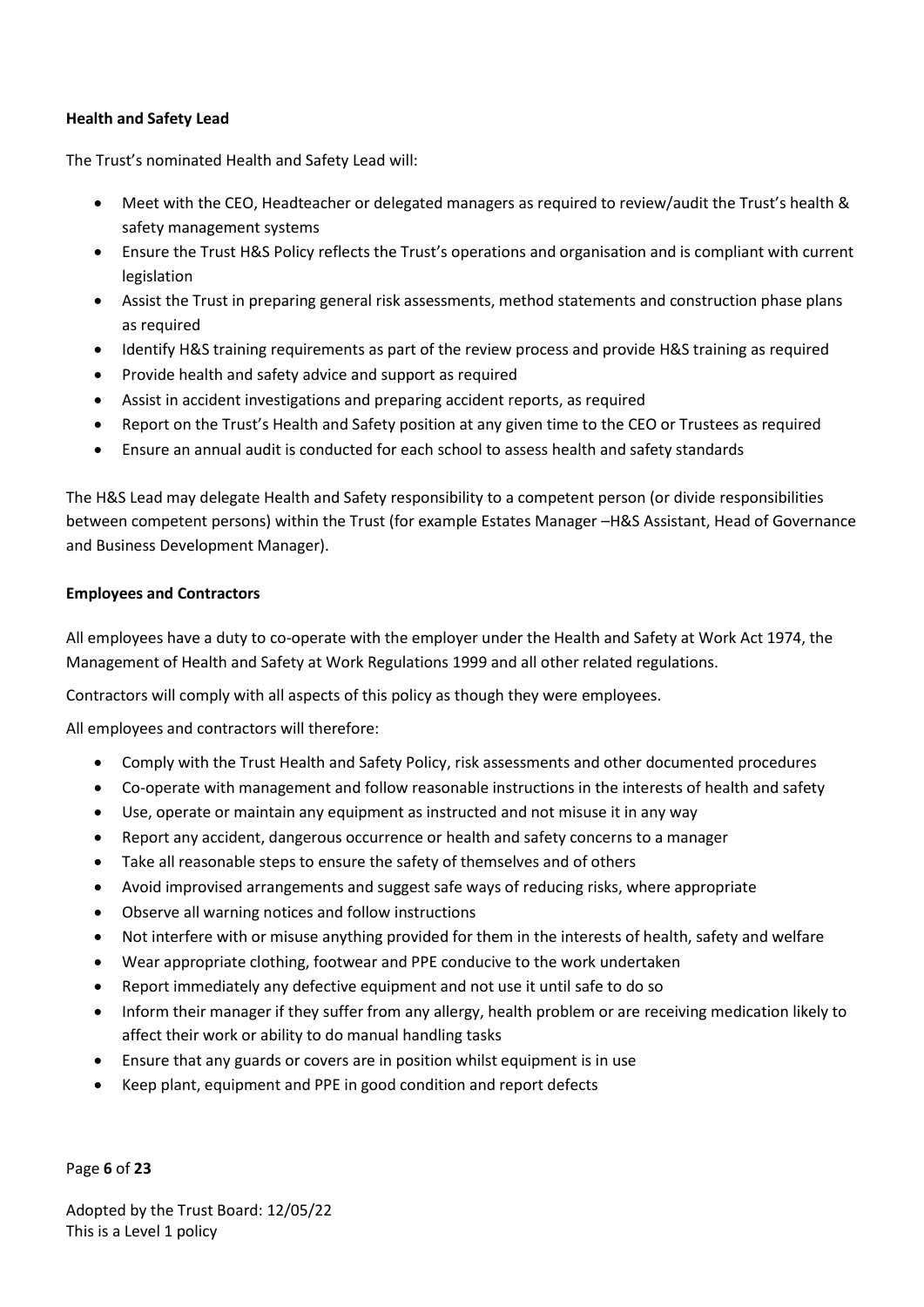Any breach of these requirements will be treated as a breach of contract and subject to the necessary investigation, appropriate disciplinary action may be taken. The taking of any reasonable action to safeguard the health, safety and welfare of themselves and others will not result in any form of disciplinary action.

# **The Educational Visits Co-ordinator (EVC)**

The role of co-ordinating visits may be delegated by the Headteacher to another member of staff and where appointed the Educational Visits Co-ordinator will:

- Be involved in educational visit management in order to ensure that Off-site Activities and Educational Visits, Regulations and Guidelines are followed
- Ensure there are school procedures for visits
- Work with group leaders to ensure that the aims of the educational visit are achievable and in line with those of the establishment
- After discussion with the Headteacher, either approve or decline proposals for trips and visits and confirm with relevant staff
- Confirm that adequate risk assessments have been carried out
- Ensure there are administrative audit trails for trips and visits
- Support the Headteacher in the management of and evaluation of educational visits
- Confirm the leadership of the group is appropriate, this to include accompanying staff and volunteers
- Organize training and induction of visit/activity leaders and assistant leaders
- Ensure systems and procedures are reviewed annually

# **Managers within Departments**

Each manager is responsible to his/her line manager for the provision of safe conditions for staff, pupils and visitors and in particular:

- Attend to defect reports and recommendations from the Headteacher, staff, Trust Health and Safety Lead, and School Health and Safety Co-ordinator
- Conduct regular inspections of his/her area of responsibility and rectify hazards identified from those inspections
- Budget for safety equipment for his/her area of responsibility
- Instigate and ensure that safety procedures are developed for operations carried out within his/her area of responsibility
- Ensure that risk assessments, including manual handling, noise, COSHH, and visual display unit assessments are undertaken and documented, and that appropriate action is carried out
- Undertake a visual inspection of equipment prior to use and ensure that portable electrical equipment is tested on an annual basis; (see appendix 12)
- Ensure all accidents within the area of responsibility are recorded in line with this policy
- Ensure equipment, including personal protection equipment, is maintained in a safe condition and that substances hazardous to health are stored in a safe place

# **Subject Leaders**

Page **7** of **23**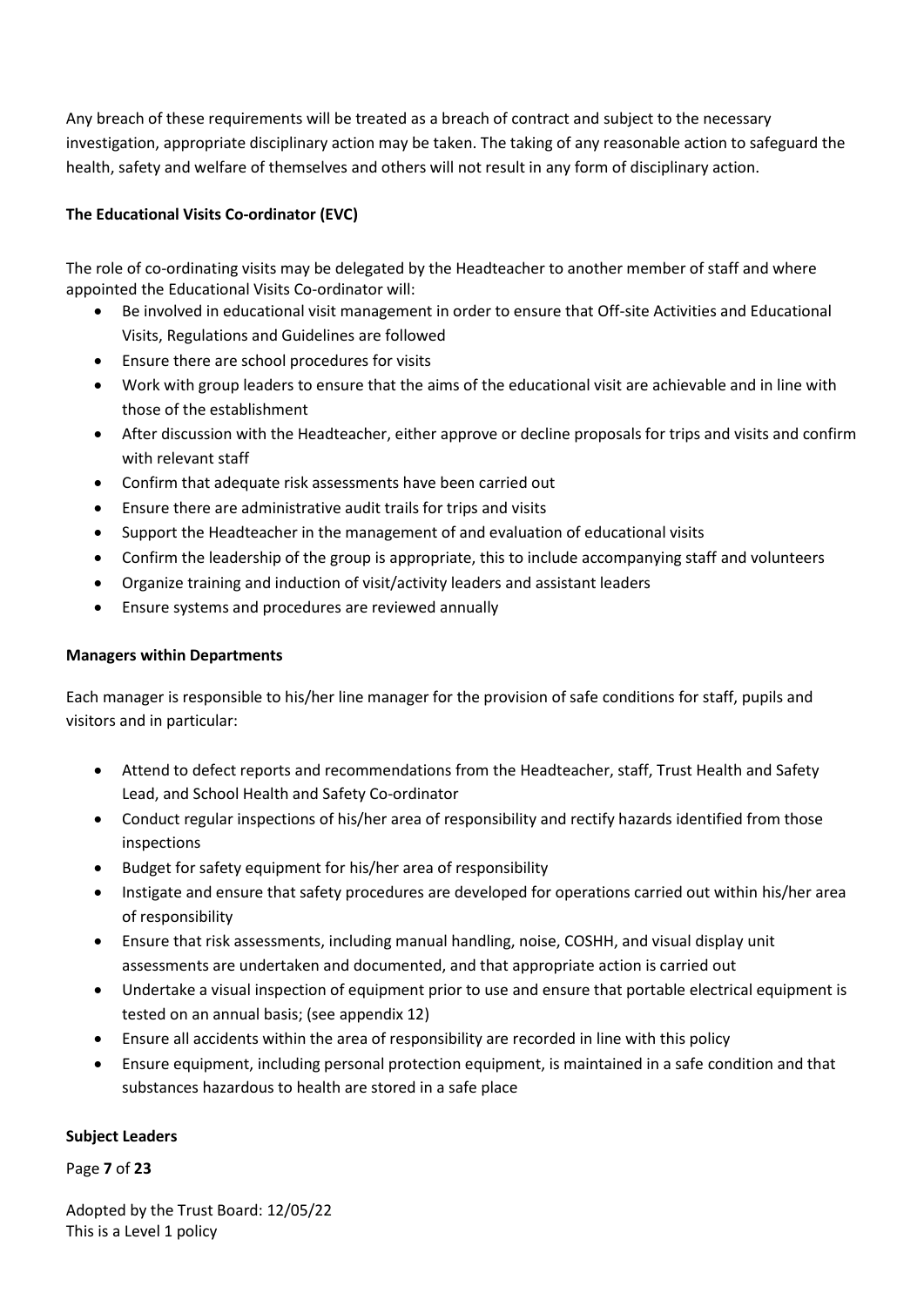Each subject leader is responsible for:

- Developing procedures for their specialist area with this policy in mind
- Updating colleagues within the school in any change in practice
- Issuing safety guidance for their curriculum area
- Carrying out risk assessments for their specialist areas

## **Teachers**

Teachers are responsible for the immediate safety of the pupils in his/her classroom. Nominated teachers are responsible for their own classroom and associated equipment and as such it is their responsibility to ensure that it is maintained to a high standard with respect to health and safety issues.

Additionally, each teacher will:

- Follow safe working procedures personally
- Give adequate safety information regarding the activity being undertaken prior to the activity commencing and during the activity as and when required
- Ensure that special working procedures, protective clothing and equipment, etc are provided and used where necessary
- Ensure that clear instructions and warnings are given to pupils verbally as often as necessary
- Ensure that the classroom and other areas are tidy and good housekeeping procedures are followed
- Undertake a visual inspection of equipment prior to use and ensure that portable electrical equipment is tested on an annual basis
- Report defects and make recommendations to their line manager where necessary
- Ensure all accidents, incidents and near misses within the area of responsibility are recorded in line with the school policy

# **Teaching Assistants**

The teaching assistant is immediately responsible to the teacher whilst the class is in session; otherwise his/her line manager as designated at the start of employment.

With respect to health and safety, teaching assistants will:

- Follow safe working procedures personally
- Be familiar with the general and particular safety rules that apply to his/her area of work
- Ensure that the classroom and other areas are tidy and good housekeeping procedures are followed
- Undertake a visual inspection of equipment prior to use and ensure that portable electrical equipment is tested on an annual basis
- Report defects to his/her line manager
- Ensure all accidents, incidents and near misses within the area of responsibility are recorded in line with the school policy

# **First Aid Co-ordinator**

The First Aid Co-ordinator, when on duty, is responsible for supporting health and welfare issues within the school and in particular:

Page **8** of **23**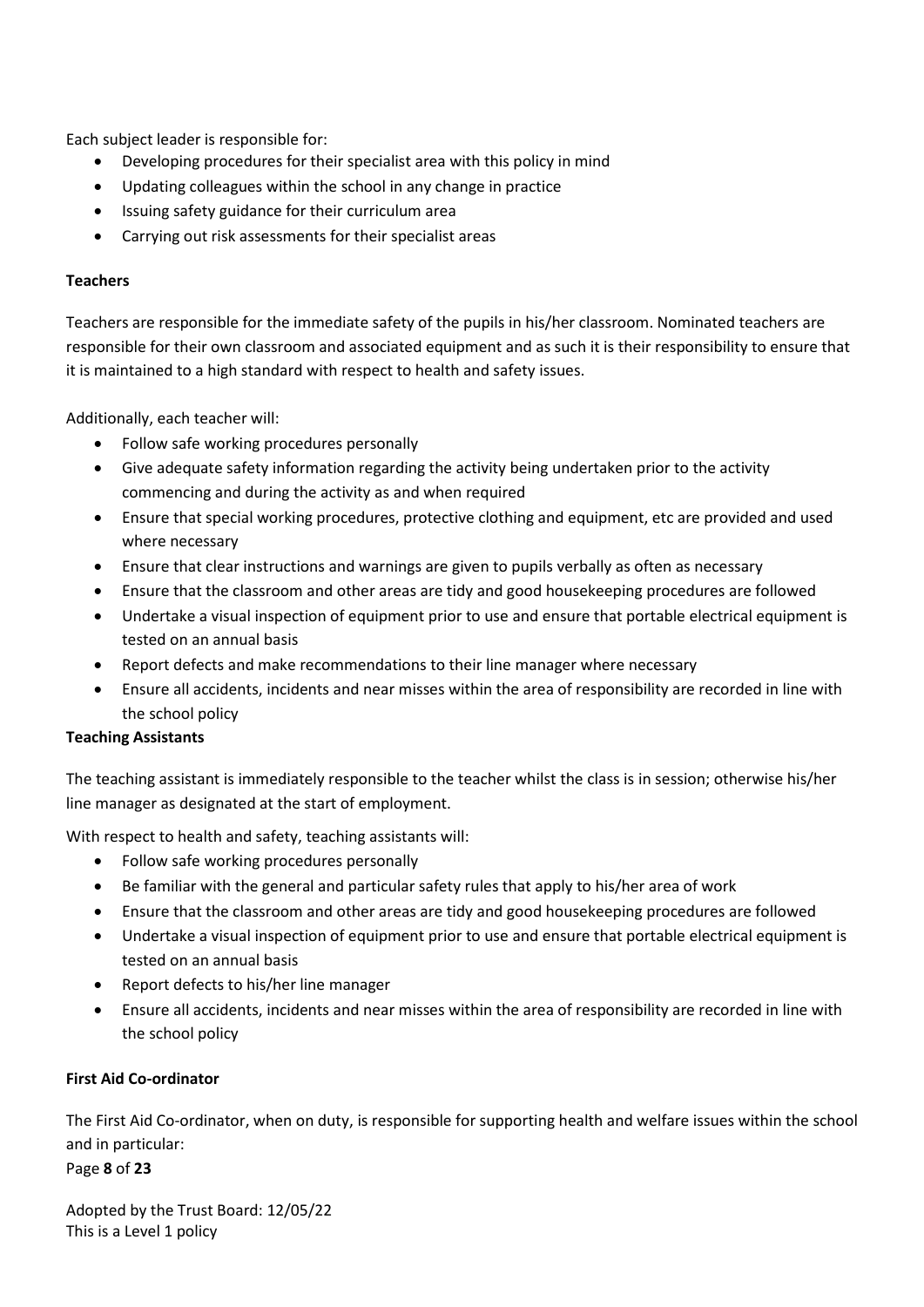- To be responsible for attending to and monitoring student or visitor illness/injury and to refer pupils to their own doctor or hospital as appropriate
- To maintain the school medical room and equipment
- To monitor student health records prior to entry and to report/advise the Headteacher or delegate of illnesses that need to be brought to the attention of specific staff (e.g. epilepsy)
- To assist in the monitoring of first aid equipment and boxes on school site
- To assist in the development and health promotion activities at the School
- Ensure adequate numbers of staff are trained in first aid procedures and to co-ordinate the work of the First Aiders
- To ensure the necessary records are maintained relating to accidents associated with the work of the School

# **The Site Manager/Caretaker**

The Site Manager/caretaker is responsible for:

- Ensuring reports on health and safety matters with respect to the school buildings and grounds are prepared
- Ensuring safety procedures are developed and adhered to for operations carried out within the school by his/her staff and by outside contractors under his/her control
- Keeping records of hazards identified on site by staff and the remedial action taken and when
- Assuming the duties of Contracts Manager as required
- The provision and maintenance of all 'fire' equipment and for the preparation and review of Fire Risk Assessments
- Ensuring all accidents within the area of responsibility are recorded in line with the school policy
- Ensuring that routine maintenance checks and inspections required by legislation of fixed service equipment, i.e. boilers, pressure vessels etc. are undertaken
- Ensuring that premises safety inspections are undertaken e.g. weekly, bi-termly, and keep records of any faults identified (if appropriate)
- Attending to defect reports and recommendations from the Headteacher, staff, and School Health and Safety Co-ordinator
- Ensuring that all portable electrical equipment is tested on an annual basis
- Ensuring all accidents within the area of responsibility are recorded in line with the school policy
- Ensuring equipment, including personal protection equipment is maintained in a safe condition and that substances hazardous to health are stored in a safe place.

# **Members of Staff Generally**

Each member of staff is responsible for his or her personal safety and that of other persons in the school by the proper observation of school rules and procedures (e.g. by ensuring visitors report to the Reception Area on arrival at the School).

Staff are reminded of the general duty imposed by the Health and Safety at Work etc. Act 1974 at Sections 7 and 8 viz.:

Page **9** of **23**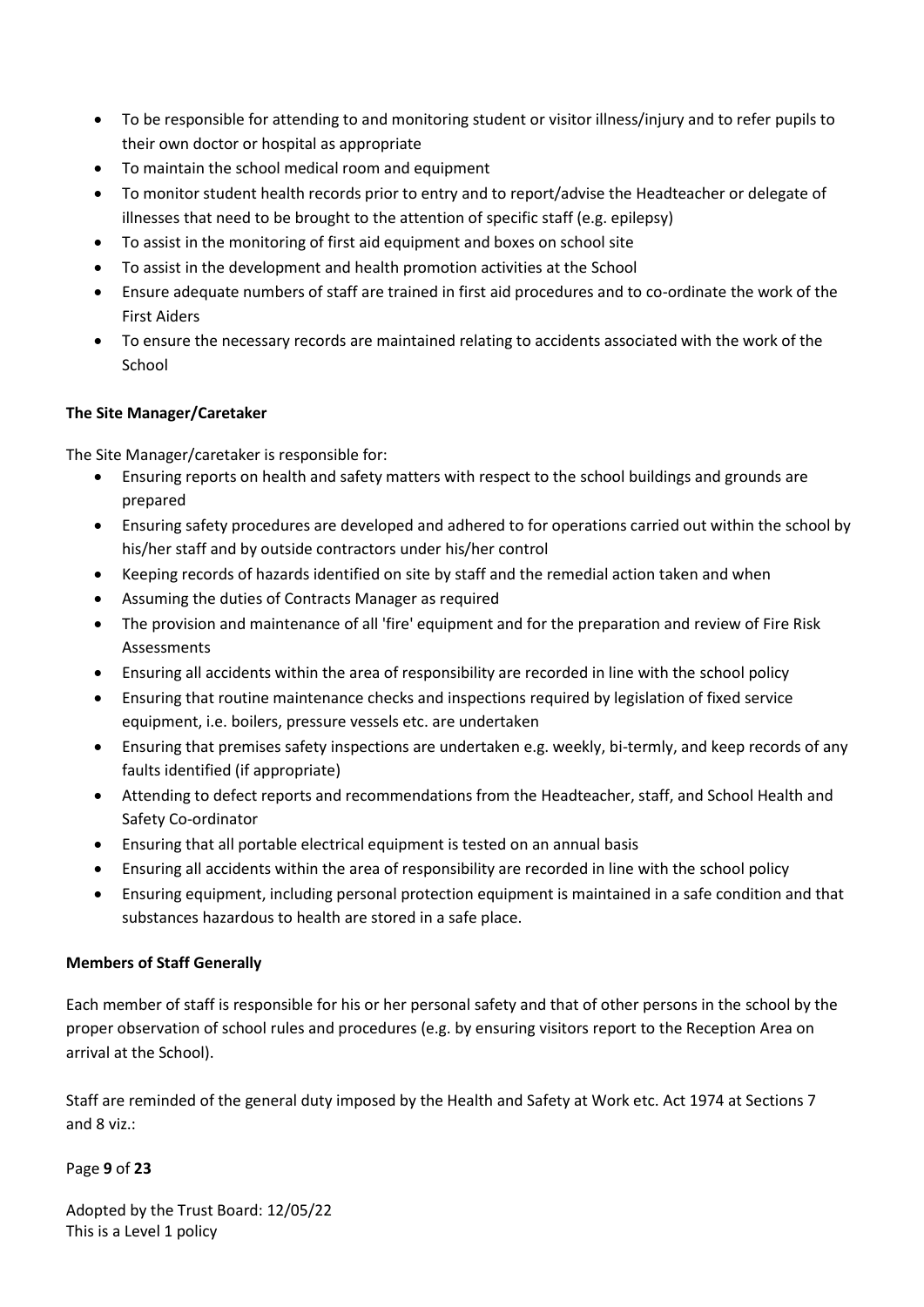*'It shall be the duty of every employee while at work*

- *a) to take reasonable care for the health and safety of himself and other persons who may be affected by his acts or omissions at work, and,*
- *b) as regards any duty or requirement imposed on his employer or any other person by or under any of the relevant statutory provisions, to co-operate with him so far as is necessary to enable that duty or requirement to be performed or complied with.'*

 *'No person shall intentionally or recklessly interfere with or misuse anything provided in the interests of health, safety or welfare in pursuance of any of the relevant statutory provisions,'*

Failure to adhere to the Trust's Health and Safety policy shall constitute a disciplinary offence as it places health, safety and well-being of colleagues, pupils and visitors at risk.

# **Trade Union Safety Representatives**

In accordance with the Safety Representatives and Safety Committee Regulations the TU safety representatives will, where appointed:

- Represent the employees in consultation with the employer and with his/her representative
- Investigate potential hazards and dangerous occurrences at the workplace and examine the causes of accidents at the workplace
- Investigate complaints by any employee he/she represents relating to health and safety and welfare at work
- Represent employees in consultations with inspectors of the Health and Safety Executive and of any other enforcing authority;
- Receive information from Enforcement Inspectors
- Attend meetings of safety committees to which he/she is elected
- Inspect the workplace if they have given the employer or his/her representative reasonable notice in writing of their intention to do so and have not inspected it in the previous three months. He/she may carry out additional inspections where there are substantial changes in work conditions.

# **Pupils**

Pupils also play a part in overall Health and Safety and are expected to:

- Follow school rules and policies
- Use equipment only in accordance with instruction and their training
- Refrain from using anything which may harm any other persons or themselves, including not using equipment on which they have not been trained
- Report any issues to the person leading the activity in which they are participating (secondary students) or tell an adult if they see anything they think looks dangerous (primary pupils)

# <span id="page-9-0"></span>**3. H&S Arrangements**

# <span id="page-9-1"></span>Page **10** of **23 3.1 Information and training for employees**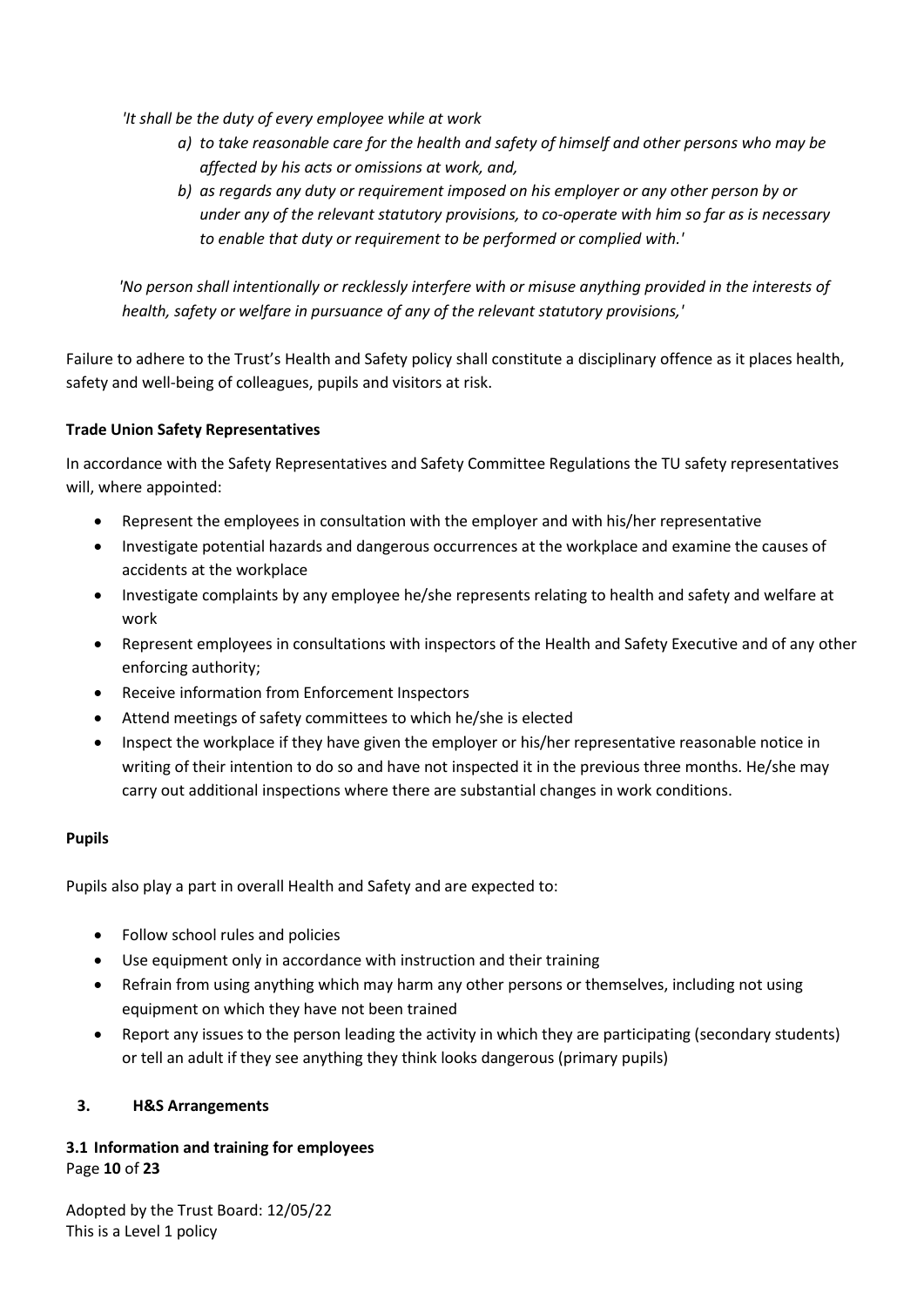All new employees will be signposted to this policy and other relevant Trust health and safety documentation according to their role.

Employees will also receive information when:

- There are changes to work procedures or working patterns
- New machinery, tools and equipment are being procured
- There are changes as a result of new or revised legislation

All new employees should be given induction training in the following:

- Fire and emergency evacuation procedures on the site
- Arrangements for First Aid
- Procedures for reporting hazards, accidents, dangerous occurrences, incidents of violence, occupational ill-health and problems in safety arrangements
- The person responsible for giving inductions will be delegated by the School Headteacher (for School based staff) or the Health and Safety Lead (for non-school based Trust staff).
- The School Health and Safety Co-ordinator or SBM/HR Manager will be responsible for retaining the induction records of school staff. Tenax's central staff records will be kept by the Health and Safety Lead.
- All employees should be trained in safe working practices and procedures prior to being allocated any new role.
- Employees will be encouraged to bring to the attention of management any training courses or training needs which they think might be appropriate.
- Refresher training will be provided when a) required legally or b) when recommended by the respective training provider (ie as recommended on the certificate) or c) following a health and safety training review.
- All employees will be trained and updated in health and safety and the specific hazards of their work on a regular basis. Special training will be given for specialist roles/tasks e.g. first aid/swimming pool maintenance.
- Records of training will be filed by the School Health & Safety Co-ordinator.

# <span id="page-10-0"></span>**3.2 Managing Contractors**

The Trust uses the services of Contractors. Under the Construction (Design and Management) Regulations 2015 (CDM Regulations) the Trust is responsible for ensuring that the work undertaken by the Subcontractor is carried out safely and without risk to employees or others affected by the Subcontractor's activities.

The Trust will ensure that contractors are competent before any work is started. To achieve this, an essential information sheet has been designed for subcontractors (appendix 1), and some or all of the following information will be requested from the Subcontractor depending on the size of the Subcontractor and the size/nature of the work.

• Health & Safety Policy

# Page **11** of **23**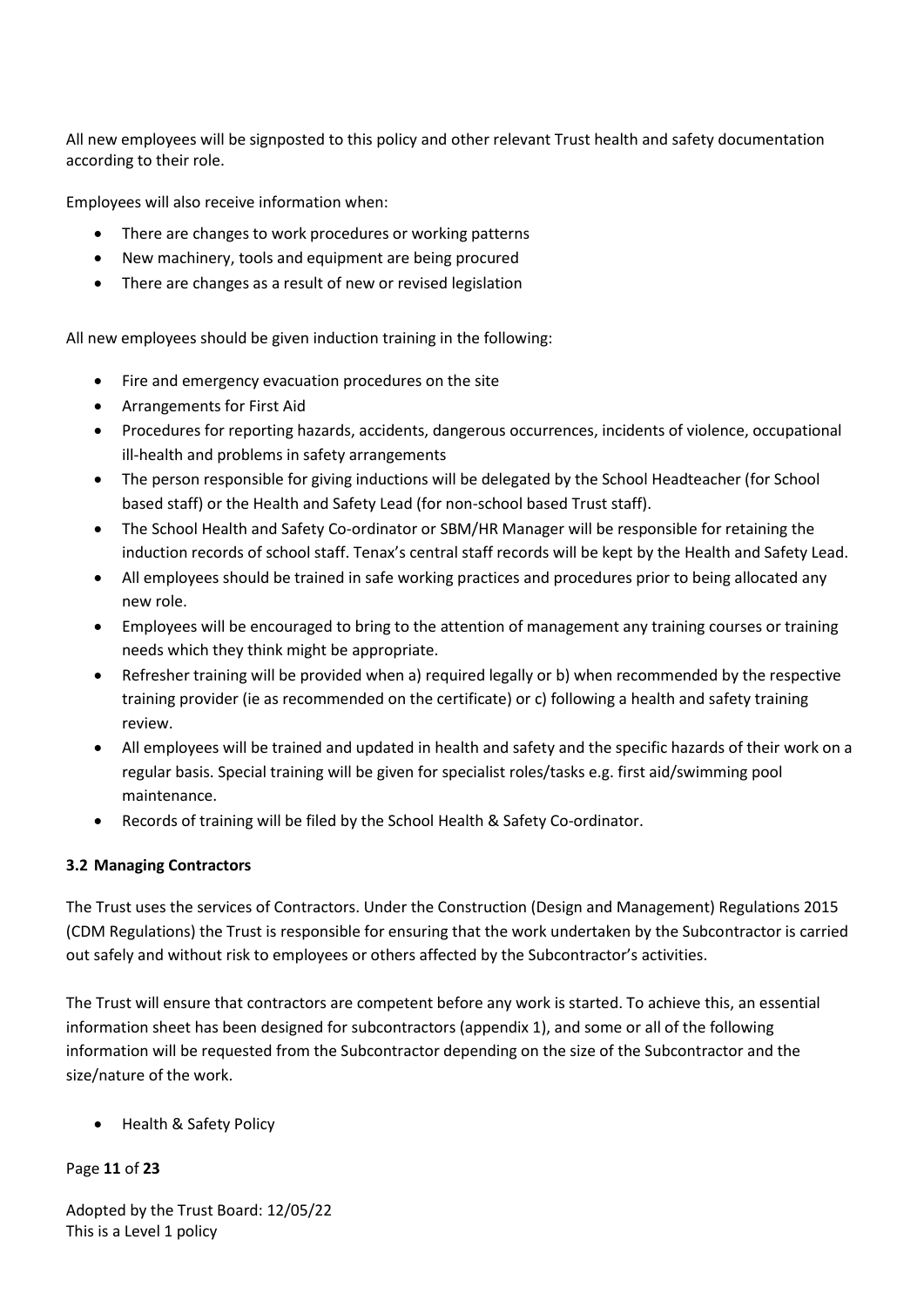- Copies of risk assessments, method statements and any documented safe systems of work
- Copies of Insurance Policies
- Details of competence of key employees (i.e. qualifications, experience, training)
- Details of membership of professional or trade bodies
- Safeguarding information and confirmation of vetting checks

The information will be obtained and reviewed by the School Business Managers / Site Managers or Estates Manager.

All contractors are required to co-operate with, and to follow, any reasonable instructions given by the Trust in the interests of health and safety.

The Contracts Manager and/or Site Manager will bring to the attention of the contractor any specific hazards, specific requirements for safe working and site rules or provide any specific health and safety guidance, training or information.

## **Staff Liaising with contractors**

Staff liaising with contractors carrying out work at the school should bear in mind that they have a responsibility to take appropriate action if they observe the contractor or his employees using any working practice or item of equipment which the member of staff considers to be dangerous or potentially dangerous. Such action could include reporting the matter to the Health & Safety Co-ordinator/Site Manager for them to rectify, or the Headteacher.

Staff must ensure that a contractor arriving at site report to Reception and a nominated person ensures that the contractors are informed of any hazards on the school site e.g. asbestos. Approval must also be gained by the contractor to start work. Only those staff nominated by the Headteacher to liaise with the contractors must undertake this activity (usually the School Business Manager/Bursar or Premises Coordinator/Site Manager, who will be referred to for this particular delegated responsibility as the Contracts Manager for the duration of the contractors work with the School).

## <span id="page-11-0"></span>**3.3 Monitoring and Review of Health & Safety Policy**

The Trustees will review the Policy annually to ensure that all parts of the Policy are still valid. Advice will be obtained from the Health and Safety Lead to ensure that the Policy remains compliant with legislation. Any updates or amendments will be brought to the attention of the employees, and information, instruction and training provided where necessary.

## <span id="page-11-1"></span>3.4 **Auditing**

As a means of confirming that the necessary systems to comply with legislation are in place and are being followed a health and safety audit will be completed annually. The action points identified through the audit should form part of the school development plan.

## Page **12** of **23**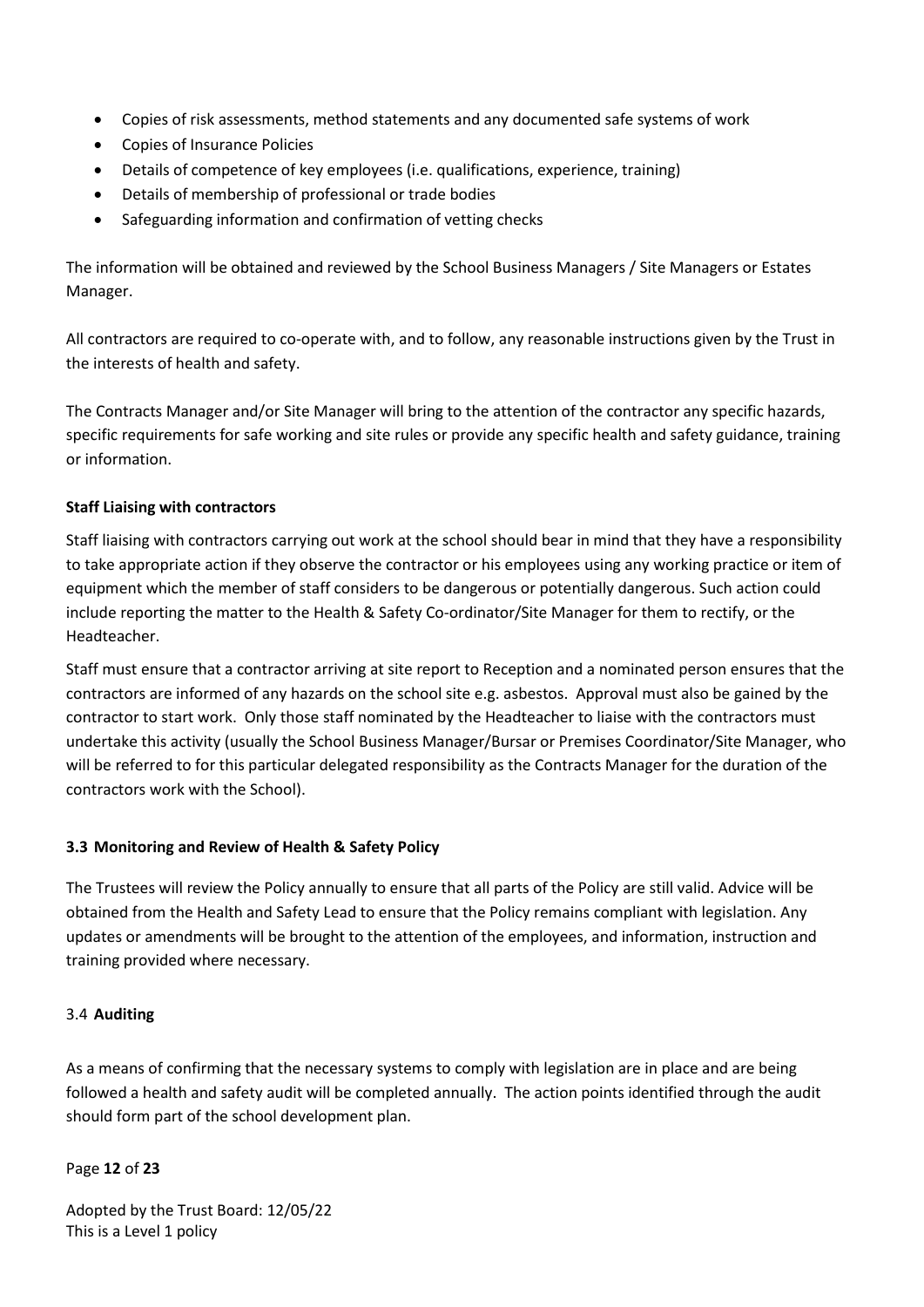## <span id="page-12-0"></span>**3.5 Inspection and Monitoring – Premises**

The School Health & Safety Coordinator will delegate a schedule of inspections (usually to a member of site staff) as described below in order to identify and resolve any unsafe conditions or working practices.

- Daily
	- $\circ$  Fire inspection appendix 2
	- $\circ$  Play equipment appendix 3
- Site Inspections:
	- o Weekly
	- o Monthly
	- o Quarterly
	- o 6 Monthly
	- o Annually

The inspection reports will be filed in the Health & Safety File on site.

# <span id="page-12-1"></span>**3.6 Risk Assessments**

It is the policy of the Trust to comply with the statutory requirement for risk assessment as required by the Management of Health & Safety at Work Regulations.

All members of staff with responsibility for an activity or premises area are responsible for ensuring that risks are identified, and appropriate assessments and control measures are made. In order to do so, members of staff must be competent to carry out appropriate risk assessments. The Headteacher is responsible for ensuring that all staff who complete risk assessments are suitably qualified and competent, although this task may be delegated to the School Health & Safety Coordinator who must then report progress, issues and concerns to the Headteacher.

The Trust has an agreed risk assessment pro forma (see Appendix 4) which should be used by all staff. Completed risk assessments must be sent to the School Health and Safety Coordinator and retained, and should be accessible to all relevant staff.

The government advises that written risk assessments are not required for every activity delivered within the curriculum within standard school hours. Staff should assume they only need to write down a risk assessment in exceptional circumstances, for example when something out of the ordinary is planned in what would otherwise be a standard lesson.

The government advises that some activities, especially those happening away from the School, can involve higher levels of risk. If these are annual or infrequent activities, a review of an existing assessment may be all that is needed. If it is a new activity, a specific assessment of significant risks must be carried out.

Academies will carry out suitable risk assessments for the premises and activities carried out by the school and significant risks will be identified, documented and risks reduced to the lowest level, so far as is reasonably practicable.

Page **13** of **23**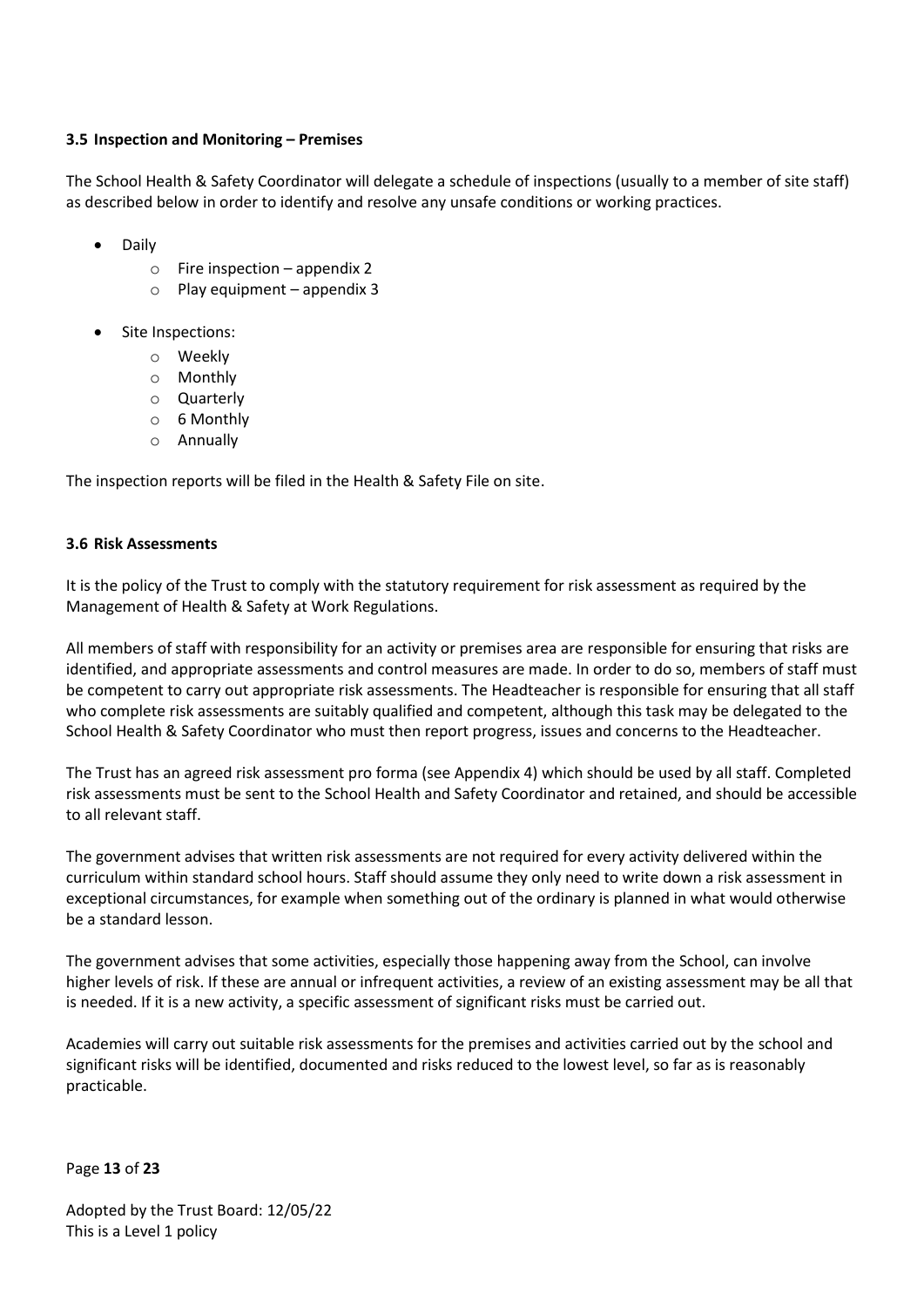The risk assessment documentation will include a detailed explanation of the risk evaluation criteria used for establishing high, medium or low risk, and the difference between hazard and risk.

Risk assessments will be reviewed:

- At an agreed review date, normally annually
- When there are any changes to equipment or procedures
- When there are changes as a result of new or revised legislation
- Following any accident or incident

Copies of the risk assessments will be held in the health & safety file in hard copy in the school site, and on the server.

Appendix 5 provides a comprehensive list of required Risk Assessments. Appendix 4 provides pro formas for all required risk assessments.

## <span id="page-13-0"></span>**3.7 Safe Systems of Work / Method Statements**

All employees, pupils and visitors should be trained/supervised/informed/briefed about the safe systems of work required on projects/curriculum work.

Site specific method statements will be prepared by the Site Managers/contractors for all significantly hazardous activities such as work at height, excavations, minor demolition etc. The Trust will generally not prepare method statements for routine work.

Teachers will prepare method statements as part of lesson planning for hazardous activities within the curriculum, such as use of potentially dangerous tools in technology. This will include adequate training to ensure pupils are aware of the dangers and have adequate training to safety operate the equipment.

Method statements will include, as a minimum, the following information:

description of work; sequence of operations; supervisors; plant and equipment used; PPE required; First Aid requirements; emergency procedures; safety of third parties and waste disposal.

The Trust will request and review method statements from contractors before they commence work on site.

Site Managers will be responsible for ensuring that operatives read and comply with the method statements.

#### <span id="page-13-1"></span>**3.8 First Aid**

It is the policy of the Trust to comply with the Health & Safety (First Aid) Regulations. Each School should have an up-to-date First Aid policy, which should be adhered to by all staff, pupils, visitors and contractors.

Selected staff will be trained in First Aid at Work or Emergency First Aid at Work.

All first aiders will receive refresher training at least once every 3 years.

#### Page **14** of **23**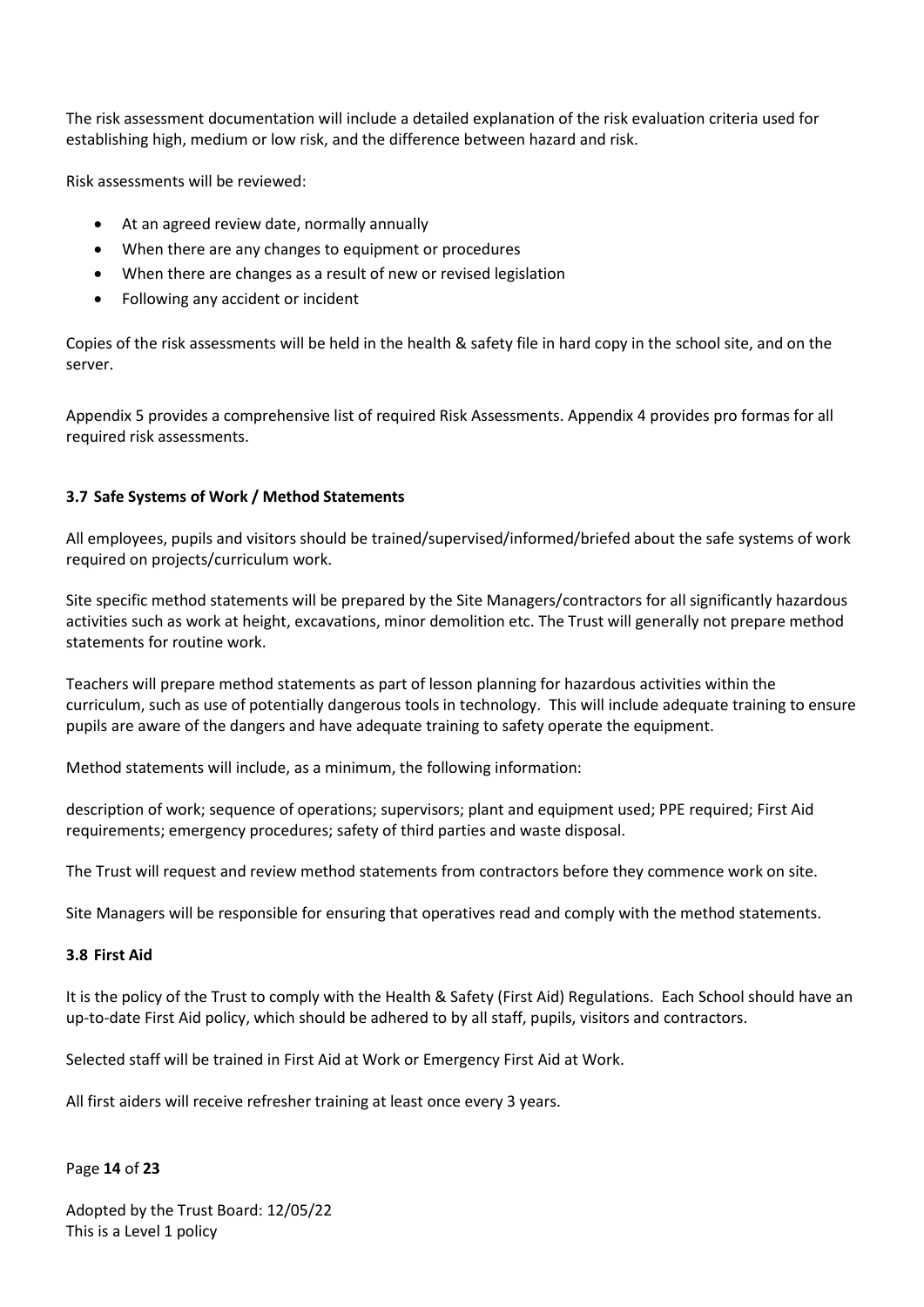Suitable first aid kit(s) will be situated where appropriate (as designated by the School First Aid Coordinator).

Employees will be informed about first aid arrangements during induction. The School First Aid Coordinator will be responsible for regularly checking and restocking the first aid kits on site.

The named first aiders for the school should be published in school.

Parents will be expected to inform the school if their child has an allergy and a list of any such children will be kept and displayed.

Each school should have a clear policy and procedure for the management of pupil first aid. In the event of an accident, if the parents (and their nominated contacts) are unavailable, it may be considered wise to send a pupil to hospital. In these cases the pupil will be accompanied by a member of staff.

## <span id="page-14-0"></span>**3.9 Accident/Incident Procedures and Investigation**

In the event of an accident the following procedure must be followed:

- Render any equipment inoperative.
- Summon assistance.
- If the injury is of a minor nature ensure follow-up treatment is carried out by reporting to the qualified First Aider.
- If the injury is of a major nature then an ambulance should be summoned immediately without undue delay attempting to contact parents or guardians.
- If the injured is mobile then he/she should be taken for emergency treatment to the Hospital. The emergency medical procedure in the First Aid policy should be followed.

The member of staff taking the injured person should:

- Stay with the injured person and return with them; or
- Stay with the injured person until the parent/guardian arrives at the hospital and return to school.

All staff will be informed about the requirement to report accidents and incidents (near misses) on site during induction.

Accidents/incidents (near misses) should be recorded and reported to the School Health and Safety Co-ordinator.

The School Health and Safety Co-ordinator will ensure that all accidents/reports are filed securely in the accident record file in the office.

The Trust views accident investigation as a valuable tool in the prevention of future accidents/incidents. In the event of an accident resulting in any injury other than a minor injury, or a significant incident which may otherwise could have resulted in a serious injury, the accident will be investigated by the School Health and Safety Co-ordinator and/or Health and Safety Lead with the following information:

- The circumstances of the accident/incident including photographs and diagrams whenever possible
- The nature and severity of the injury sustained, where applicable
- The identity of any eyewitnesses
- The time and location of the incident

Page **15** of **23**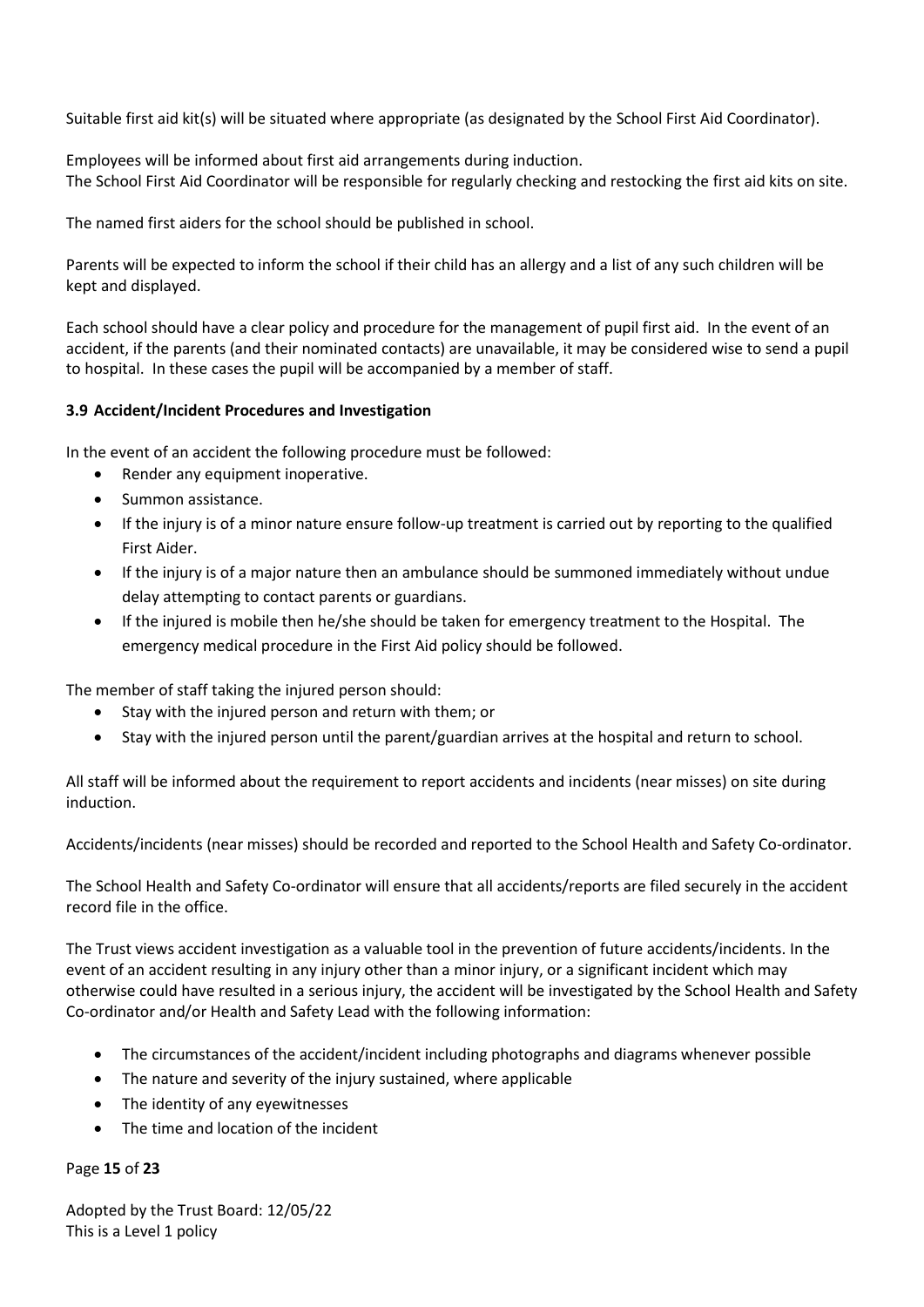# • The date of the report

All eyewitness accounts will be collected as near to the time of the accident/incident as reasonably practicable. Any person required to give an official statement has the right to have a lawyer or other representative present.

The completed report will then be analysed by the School Health and Safety Co-ordinator to discover the underlying or root causes and what action should be taken to prevent a recurrence.

A follow up report will be completed after a reasonable time examining the effectiveness of any new measures adopted.

Tenax guidance for reporting accidents must be followed (Appendix 10)

# <span id="page-15-0"></span>**3.10 Critical Incidents**

A critical incident management team has been set up to assist in the reduction of major hazards and risks and to action a recovery plan in the event of a serious accident. A separate Critical Incident Plan guidance and template has been developed by the Trust (Appendix 11).

## <span id="page-15-1"></span>**3.11 Emergency Services**

The summoning of emergency services is usually via the office administrator and the Headteacher. In the event of a major disaster the Critical Incident Management Team must be alerted.

## <span id="page-15-2"></span>**3.12 Evacuation Procedures**

Each School should have its own written emergency evacuation procedures, as well as an updated fire risk assessment and defined fire related site checks.

The Headteacher will organise practice evacuations as appropriate, but at least three times per year, monitor for effectiveness and records will be kept within the log book.

The fire alarm will be tested weekly.

The extinguishers will be serviced and maintained as part of an annual contract. This contract will be monitored via the premises inspection. Any faults must be reported to the Headteacher for immediate remedial action. Emergency evacuation notices are displayed in all classrooms. The Headteacher will ensure that these notices are displayed in a prominent position as part of the premises inspection.

Any pupil with special needs must be given special consideration by their class teacher as to whether or not a Personal Emergency Evacuation Plan (PEEP) is required. This will need to be devised with the Headteacher, if the class teacher or SENCO identify a particular problem.

A fire risk assessment must be completed for each school premises and will be reviewed on an annual regular basis or when any changes occur.

## <span id="page-15-3"></span>**3.13 Lockdown procedures**

Page **16** of **23**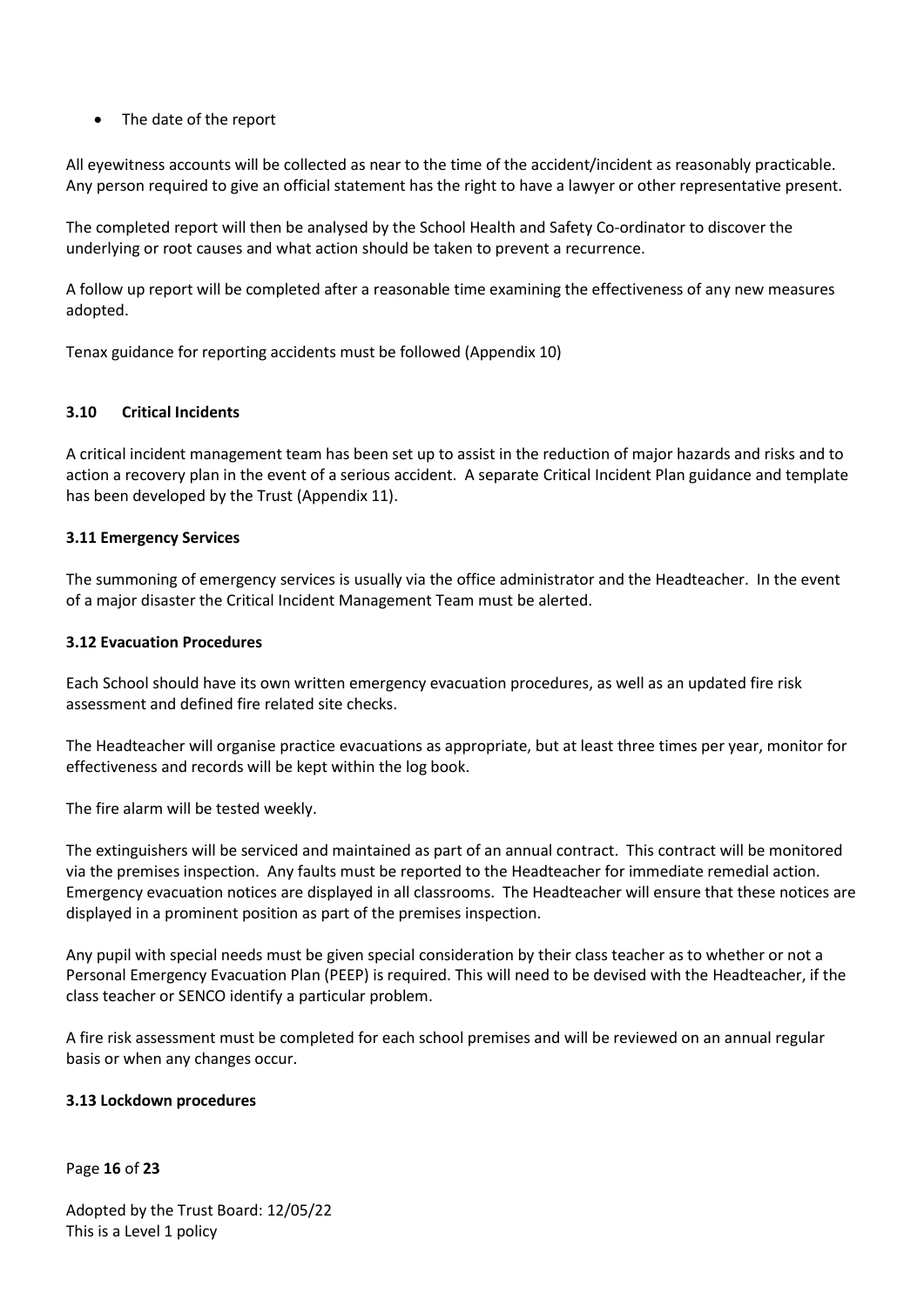Each School should have its own written lockdown procedures, which should be practiced sensitively with staff and pupils/students.

## <span id="page-16-0"></span>**3.14 Health Matters**

## **Smoking**

Tenax Schools Trust schools/premises are no smoking sites. The same applies to vaping (the use of electronic cigarettes).

## **Alcohol and Drug Misuse**

Staff attending work while under the influence of alcohol or drugs create an unprofessional image of the Trust and increases the risk of accidents both to themselves, to colleagues and to pupils. To minimise the probability of accidents from alcohol or drug misuse, staff whose judgment is impaired will be excluded from work and may be subject to disciplinary procedures.

If you are feeling depressed or anxious about either your work or social situation, the use of alcohol or drugs will not provide a long-term solution*.* Staff do have access to counselling and should seek advice from a member of their school Senior Leadership Team.

Some drugs prescribed for medical reasons are likely to impair judgment and lower concentration. If you feel you are affected when taking any medication, please inform your line manager so that additional arrangements may be made to safeguard you, and others while at work.

## **Staff Wellbeing**

Stress is defined by the Health and Safety Executive as "the adverse reaction people have to excessive pressures or other types of demands placed on them." This distinguishes stress from the pressures or challenges that provide the motivation for everyday living. Being under pressure can often improve performance but when demands and pressures become excessive, they can lead to stress.

People respond to pressure in different and individual ways. Much will depend on an employee's personality, experience, motivation and the support available from managers, colleagues, family and friends. Difficulties faced outside of work can also have an impact on someone's ability to cope or function well at work.

If stress is intense and sustained it can lead to mental and physical ill-health and contributes to employee ill-health and sickness absence. It is important that all staff are aware of the factors that can give rise to stress (stressors) so that where possible their causes can be foreseen and appropriately managed before damage/harm is done. The Headteacher will liaise with staff in identifying the individual stressors and, where practicable, steps will be taken to minimise/eliminate these stressors.

Please speak with a member of the school Senior Leadership Team and also refer to the Guide to Wellbeing for Staff and Managers, and the Trust's Flexible Working Policy. (appendix 6 ). Workloads and stressors will be monitored on an on-going basis as part of 1:1 reviews.

## **Expectant Mothers**

Page **17** of **23** Pregnancy should not be equated with ill health. It should be regarded as part of everyday life and its health and safety implications can be adequately addressed by normal health and safety management procedures.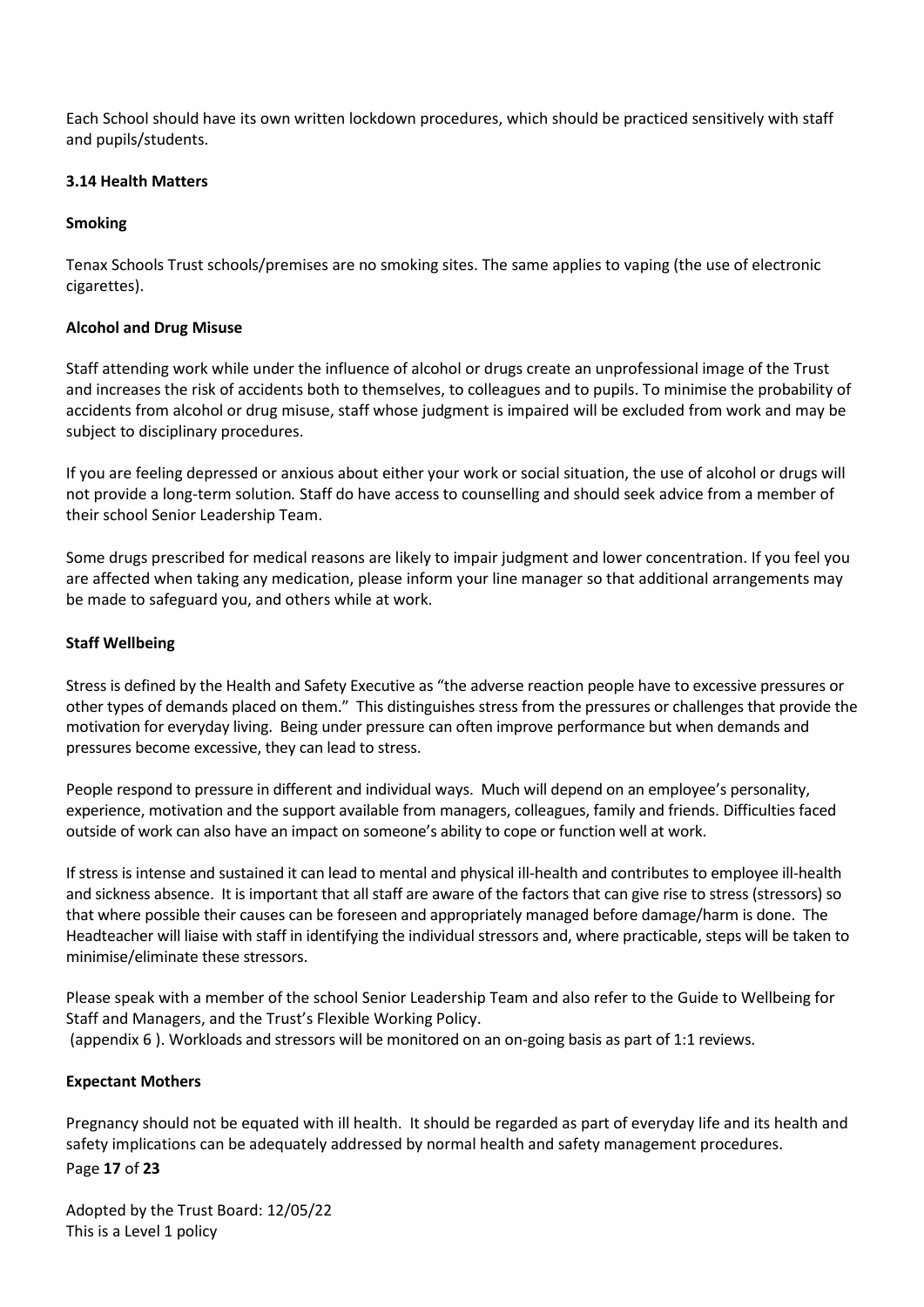Many women work while they are pregnant and will return to work while they are still breast feeding. Some hazards in the workplace may affect the health and safety of new and expectant mothers and of their children. The policy sets out some of the main known risks to new and expectant mothers and gives advice on what needs to be done to comply with the law.

Procedure

- Staff (full and part-time) are required to inform their Line Manager and the Personnel Officer as soon as possible and in writing when pregnancy has been confirmed.
- Pregnant women and those living in the same household as a pregnant woman should seek medical advice on specific risks that may apply to the pregnancy and notify the Headteacher as soon as possible
- The Line Manager or delegate will undertake a risk assessment of the employee work activity to ensure no risk to the health of the employee or the unborn child. Copies of the Risk Assessment will be kept and will be reviewed if circumstances surrounding the pregnancy alter in any way.
- Staff should advise the Line Manager or delegate of any specific risks identified by their medical professional as soon as possible so that these can be included in the assessment
- The Health and Safety Lead is available to give advice at any stage of the process, but the general principles of common risk assessment will apply.
- Where specific or individual risks apply, the Trust may seek further advice from its Occupational Health Provider.

# **Administration of Medicines**

The school has a separate policy on the local arrangements for the administration of medicines and staff should make themselves familiar with the content of that document.

As a summary, **the Lead First Aider will oversee the administration of** medicines and keep a record that they have been given. Pupils should not attend school/college if they are unwell and if at all possible, pupils should receive their medication at home.

For all medicines to be administered parents should complete a consent form. Each time there is a variation in the pattern of dosage a new form should be completed. A new form should be completed for each medicine to be administered.

The smallest practicable dose should be brought into school in individual original containers, which should be clearly labelled with the pupil's name and dosage instructions. It is recommended that a primary school pupil should never carry medicine to and from school and medicines should be handed to the office administrator by the parent on arrival at school.

# **Complex Health Needs**

The school has a separate policy on the local arrangements for supporting children and young people with complex health needs and staff should make themselves familiar with the content of that document.

Complex health needs may include the following:

- Restricted mobility
- Difficulty in breathing

# Page **18** of **23**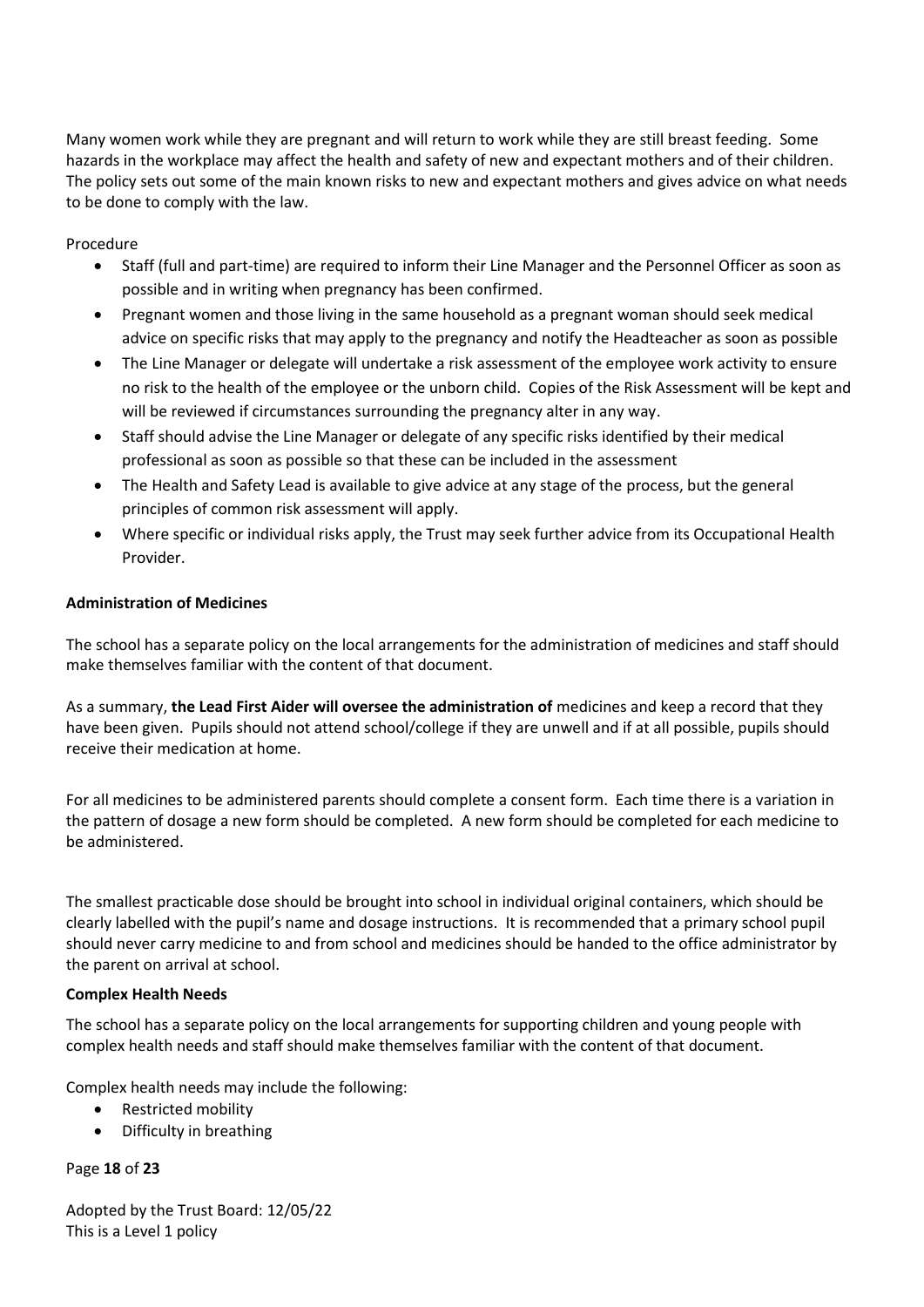- Problems with eating or drinking
- Continence problems
- Medical conditions e.g. diabetes, epilepsy
- Susceptibility to infection.

# <span id="page-18-0"></span>**3.15Specific Hazards**

Tenax Schools Trust School's are not generally considered as dangerous places to work in, but they can still create risk of injury or to health. The hazards relevant to schools within the Trust are detailed below along with the safety procedures put in place to manage the risk.

# **Asbestos**

It is the policy of the Trust to ensure that, as far as is reasonably practicable, no persons are exposed to risks to their health due to the exposure of any ACM that may be present within the premises. This includes pupils, teachers, staff, parents, visitors, contractors and others who are reasonably expected to be present on the premises. The school's Asbestos Policy conforms with the Health and Safety at Work etc Act 1974, the Asbestos (Licensing) Regulations 1983 and the Control of Asbestos at Work Regulations 2006. The policy and procedures will apply to all buildings and all individuals therein, without exception. The policy will ensure a commitment to comply with all relevant asbestos legislation, Approved Codes of Practice, Health and Safety Guidance Notes, and to commit to the safe disposal of any asbestos waste in accordance with the appropriate legislation.

Each school must have an external asbestos survey completed for the premises and staff will be informed of the locality of any asbestos containing materials (AMC) within the school and should record that this has been undertaken.

The Trust recognises and accepts its responsibilities to ensure the effective and safe management of ACM within its premises in accordance with current Health and Safety (H&S) legislation.

Schools will make use of information gathered from the asbestos survey that identifies the location, type and condition of ACM within the premises. Such information will be recorded on a register and will be relayed to employees, contractors and occupiers as necessary to ensure the Health, Safety and Welfare of all persons who may be affected by work that may present a risk of asbestos fibre release.

Only persons who have received adequate information, instruction and training will be authorised to carry out sampling, encapsulation and removal work involving ACM.

Where the presence of ACM is found or strongly suspected, a hierarchy of control measures will be followed;

- Any asbestos products that are undamaged (as determined by a suitably qualified person on an individual basis), such as roofing sheets, guttering and flue pipes, which do not constitute a hazard, may remain in place but their condition must be monitored on a regular basis by the person(s) nominated as responsible for the building
- If the material is slightly damaged, but otherwise in a sound condition (as determined by a suitably qualified person on an individual basis) or located in such a position that it may present a future risk to health if it is left untreated, it may be repaired and/or sealed by an approved method and periodically reinspected to ensure its condition has not deteriorated. All work carried out must be recorded in the register
- If the material is in such a condition that it presents a risk to health, or may be disturbed by maintenance work, it should be removed by an approved method. All work involving such materials will be subject to a Permit to Work system to ensure all necessary precautions are taken and qualified persons carry out the work

Page **19** of **23**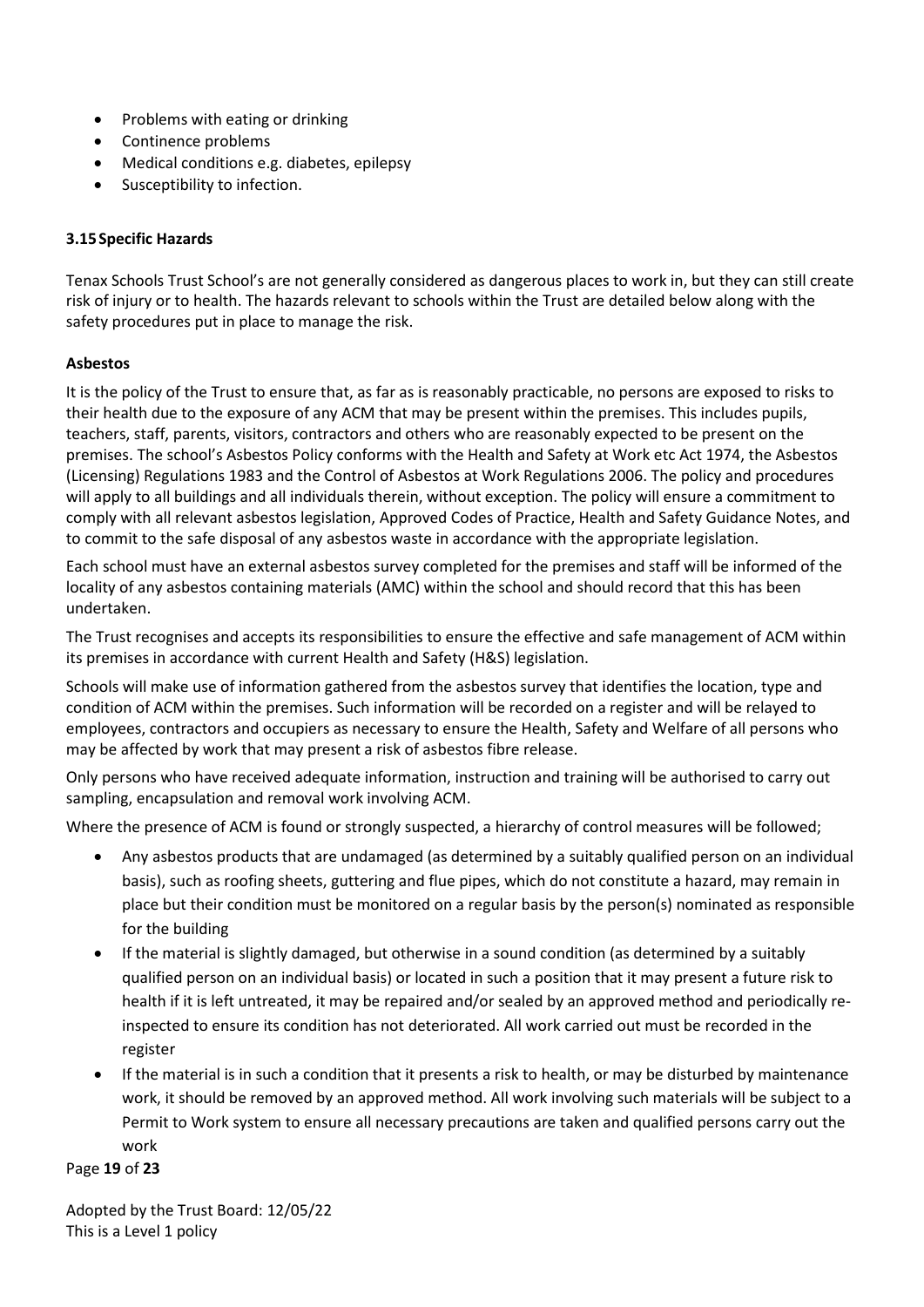# **Legionella**

Man-made water systems can be a potential source for legionella bacteria growth. Legionellosis is the collective name given to the pneumonia-like illness caused by legionella bacteria. This includes the most serious Legionnaires disease, as well as the similar but less serious conditions of Pontiac fever and Lochgoilhead fever.

It is Tenax policy that each school should determine whether to arrange for external testing or to train appropriate school staff. The School Health and Safety Coordinator is responsible for ensuring that:

- Arrangements are in place for checking the safety of water in the School;
- Any control measures identified in surveys are put in place;
- Regular inspections in line with HSE recommendations are carried out;
- Appropriate remedial work is carried out to prevent contamination, and prevent stagnant water gathering in dead legs of pipework etc;
- Staff are kept informed of any incidence of legionella bacteria; and
- An inspection record is kept on the management system.

The risk of contracting Legionellosis from our water system is low, but a managed approach to the condition and use of water systems is vital to manage risk, raise awareness of standards and ensure compliance with specific statutory requirements. Therefore a Legionella risk assessment of water systems must be conducted, and reviewed on a bi-annual basis, or where there has been a physical change to the water distribution system, along with the regular monitoring undertaken by the Site Manager or delegate (see appendix 7 for Site Checks).

# **Display Screen Equipment (DSE)**

The legal requirement placed on the Trust is to provide a safe and healthy working environment for employees and is instigated by trustees, teachers and staff, including particular measures to protect their health and safety when they are working with Display Screen Equipment (DSE) as laid out by the requirements under the Health and Safety (Display Screen Equipment) Regulations 1992 as Amended.

The Trust will fulfil its obligation through:

- The provision of suitable work equipment
- The provision of information and awareness training for Workstation Operators, through a computer based assessment package and other DSE Assessment documentation
- The staff self assessment of workstations and the task(s) being undertaken using DSE Assessment documentation
- The School Health and Safety Co-ordinator who will review the DSE self assessment undertaken by each Workstation Operator
- Arrangements will be put in place to ensure Workstation Operators take regular breaks from DSE activities, this is suggested to be 5-10 minutes for every hour of concentrated DSE work
- The provision of eye and eyesight tests for users, and the provision of spectacles where these are required specifically for DSE work
- The proof of 'user' is the responsibility of the School, once an issue has been raised.

All staff that use PCs should complete the Workstation self assessment Checklist to be returned to the School Health and Safety Co-ordinator.

Page **20** of **23** DSE 'users' are entitled, if they wish, to an eyesight test, particularly if they are experiencing visual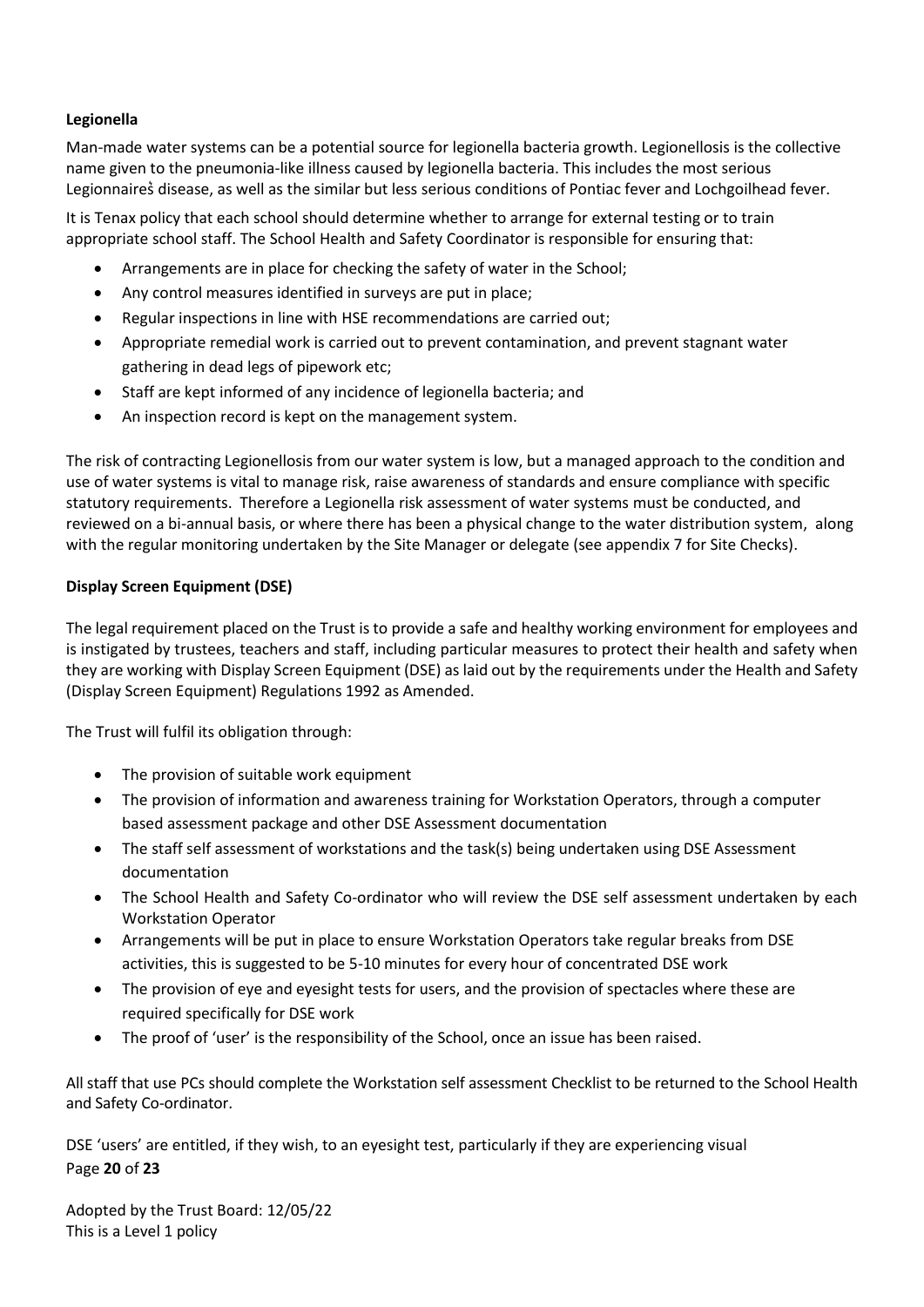difficulties associated with the use of DSE, and if they request it. The optician's fee for the eyesight test will be reimbursed by the School. The standard letter must be completed by the employee prior to the eye test, and taken to the optician. The employee must return the completed form to the School Health and Safety Co-ordinator after the test.

If the optician confirms that a user requires new visual correction specifically for work with DSE, the school will pay a contribution towards the cost. It should be noted that some users who already wear glasses may or may not need special glasses for display screen work.

# **Electrical Equipment**

All staff are responsible for ensuring that they use and handle electrical equipment sensibly and safely. Any pupil or volunteer who handles electrical appliances does so under the supervision of the member of staff who so directs them.

Tenax guidance on Portable Appliances testing should be conducted on all electrical equipment (Appendix 12)

The Headteacher should be aware of and approve the use of any item being brought into schools by a member of staff, volunteer or a pupil. The Headteacher must be aware of and approve the arrangements for temporary electrical extensions required, for example drama productions, Christmas decorations.

## **Machinery and Equipment**

An inventory of all equipment should be kept by the Site Manager. The hand tools available are to be used under strict guidance and close supervision of teacher or teaching assistant, when used by pupils. Such equipment – even simple items such as scissors – must be put away before a wet playtime where there is a chance that an accident might occur due to a lower level of supervision.

# **Moving and Handling**

The Trust intends to reduce the risk of manual handling injuries and to provide guidance on the measures that should be taken to ensure manual handling tasks are carried out safely.

This policy will apply to all work activities involving manual handling across the Trust. Individual classes or activities may need to supplement this policy with specific guidance relating to their areas of service provision, particularly those who are involved in known high risk activities such as the manual handing of people or machinery.

The Trust recognises its responsibility both to provide access for pupils and to ensure the health, safety and welfare of its employees as so far as is reasonably practicable, when having to: lift, support a load (carrying), pushing, pulling, setting down as well as turning, twisting and reaching.

No identified Manual Handling tasks should be undertaken without appropriate training, information, and, where needed supervision. If there are any issues with a Manual Handling task, clarification must be sought prior to the task being attempted.

- Avoid any hazardous manual handling as far as is reasonably practicable
- Assess fully all potentially hazardous manual handling where it has been impossible to eliminate it
- Reduce any risks that are identified to the lowest level
- Review all the handling procedures and risk assessments annually, quarterly with the H&S advisor, or

## Page **21** of **23**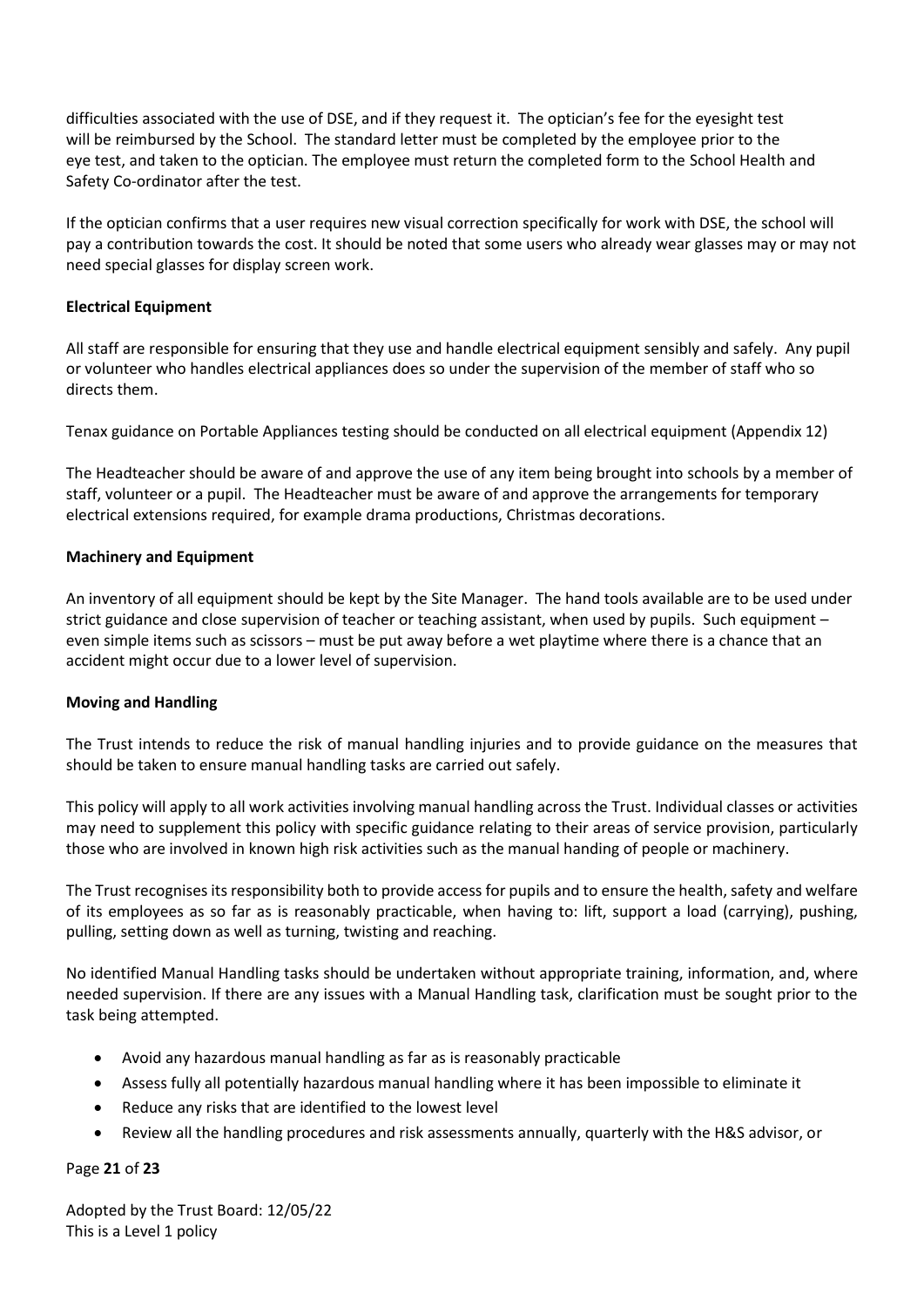sooner if a significant change occurs

- Provide such information, instruction, training and supervision as is necessary to ensure the health, safety and welfare at work of all employees
- Ensure full access to the school for pupils with disabilities.

Any children with mobility issues must have an assessment carried out to identify the following:

- How best they can move around the School
- If manual handling is required the number of times this will be carried out, daily, and by which staff, and the number of staff required
- The manual handling equipment required
- Arrange training for staff required to move pupils around the school with manual handling aids.

Training in 'Safe Handling' will be offered to relevant staff.

Manual Handling tasks identified are risk assessed by either the School Health and Safety Co-ordinator, the Site Manager, Teacher, or other member of staff. Risk assessments are to be reviewed annually.

Appropriate resources/equipment are provided for moving and handling. Responsibility for maintaining an inventory of all moving and handling equipment to include maintenance and inspection records, is with the School Health and Safety Co-ordinator.

## **Housekeeping**

The risk of injury within the workplace is most likely to be caused by the more mundane hazards as a result of poor housekeeping. Trips and falls can be caused by trailing cables, objects left on floors, traffic routes blocked within the classroom. It the responsibility of the teacher to ensure that their classroom has clear traffic routes and that exit routes are kept clear. The Site Manager will undertake an inspection whilst opening the school each morning to ensure that communal areas are free from trip hazards, etc. The Site Manager will report all hazards, obstructions, defects or maintenance requirements to the School Health and Safety Co-ordinators. It is the duty of all staff to be vigilant and aware of possible hazards. If any spillages occur, these should be dealt with immediately.

The school will be cleaned as per the cleaning schedule and will be monitored by the Headteacher. All waste will be disposed of according to appropriate health and safety guidelines.

# **Violence at Work**

All staff must report to their line manager/Headteacher any incident of aggression or violence (or near misses) directed to themselves from any source. All incidents of violence should be reported appropriately.

# **Hazardous Substances**

The school will keep an inventory of all hazardous substances on site and this will be kept up to date by the Site Manager. Inspections will take place to:

- Identify all substances used
- Assess the level of risk to health
- Eliminate the use of substances or substitute a safer alternative
- Introduce and monitor control measures to prevent risk.

# Page **22** of **23**